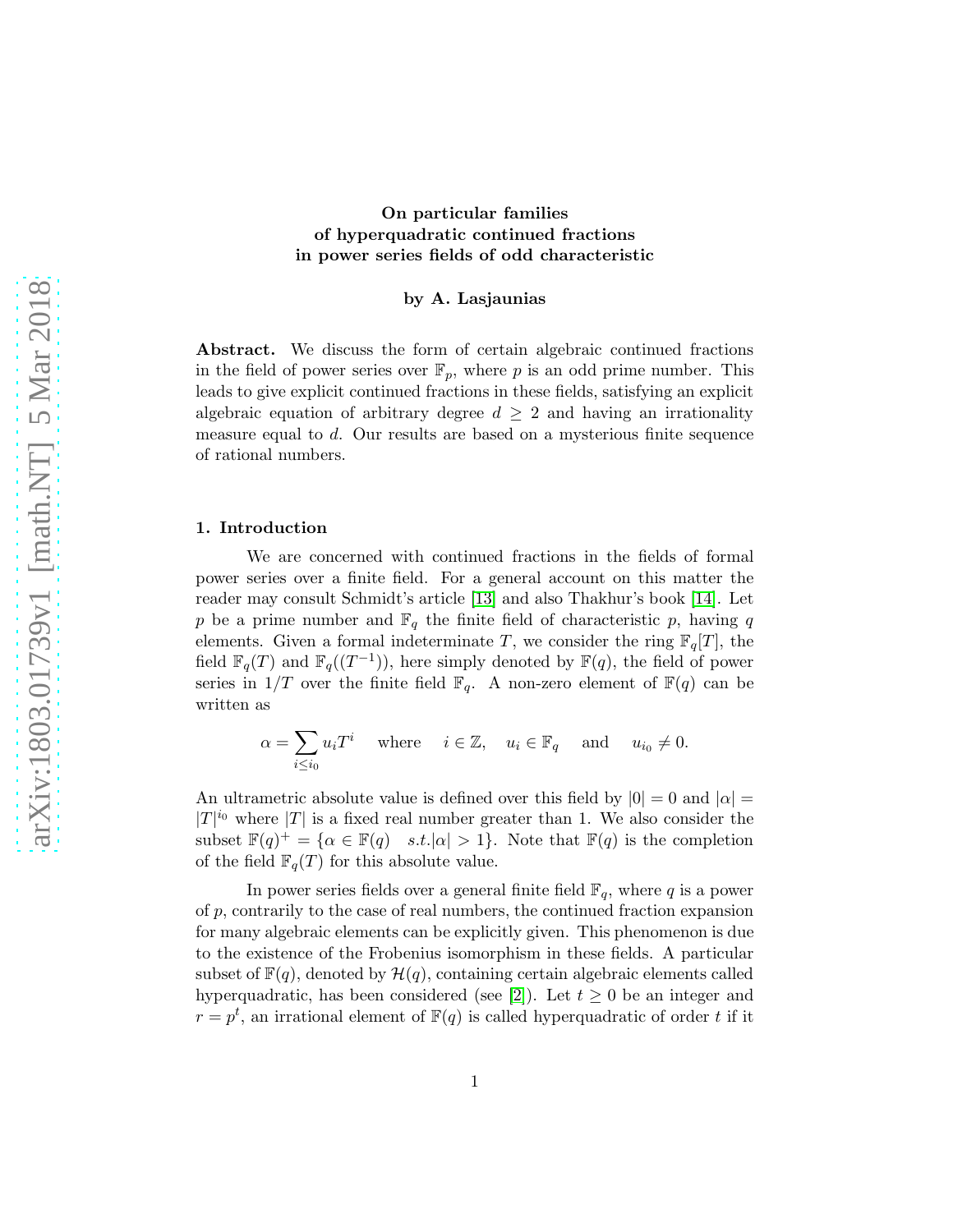satisfies a non-trivial algebraic equation of the following form :

$$
uX^{r+1} + vX^r + wX + z = 0 \quad \text{where} \quad (u, v, w, z) \in (\mathbb{F}_q[T])^4.
$$

Note that a hyperquadratic element of order 0 is simply irrational quadratic. Irrational quadratic power series, as quadratic real numbers, have an ultimately periodic continued fraction expansion. However  $\mathcal{H}(q)$  contains power series of arbitrary large algebraic degree over  $\mathbb{F}_q(T)$  and the continued fraction expansion for various elements in this class has also been given explicitly. The consideration of this subset was first put forward in the study of Diophantine approximation, beginning with Mahler's article [\[12\]](#page-20-3). For a survey on this topic and more referecences, the reader may also consult [\[11\]](#page-20-4).

Let us recall that, for an irrational element  $\alpha \in \mathbb{F}(q)$ , the irrationality measure is defined by :

$$
\nu(\alpha) = -\limsup_{|Q| \to \infty} (\log |\alpha - P/Q| / \log |Q|),
$$

where P and Q belong to  $\mathbb{F}_q(T)$ . Then  $\nu(\alpha)$  is a real number greater or equal to 2. By adapting a theorem on rational approximation for real numbers, due to Liouville in the 19-th century, Mahler [\[12\]](#page-20-3) proved that, if  $\alpha$  is an algebraic element of degree  $d > 1$  over  $\mathbb{F}_q(T)$ , then we have  $\nu(\alpha) \in [2;d]$ . Furthermore if  $\alpha$  is any irrational number in  $\mathbb{F}(q)$ , having the infinite continued fraction expansion  $\alpha = [a_1, a_2, \ldots, a_n, \ldots]$ , then the irrationality measure is directly connected to the sequence of the degrees of the partial quotients (see [\[11,](#page-20-4) p. 214]) and we have

$$
\nu(\alpha) = 2 + \limsup_{n \ge 1} (\deg(a_{n+1}) / \sum_{1 \le i \le n} \deg(a_i)).
$$

In this note, we present certain particular algebraic continued fractions in  $\mathbb{F}(p)$  with odd p, which can be fully described. In section 2, we recall several generalities on continued fractions. In section 3, we describe a large family of algebraic continued fractions and, in section 4, we exhibit two particular sub-families where the sequence of partial quotients is regularly distributed. The importance of these last continued fractions is highlighted in the last section, bringing families of hyperquadratic elements, in  $\mathbb{F}(p)$  with odd p, having a prescribed algebraic degree, an explicit continued fraction expansion and an irrationality measure equal to the algebraic degree.

The reader will observe that this paper contains mainly conjectures based on computer calculations. Some results (see Theorem 4.1 below) were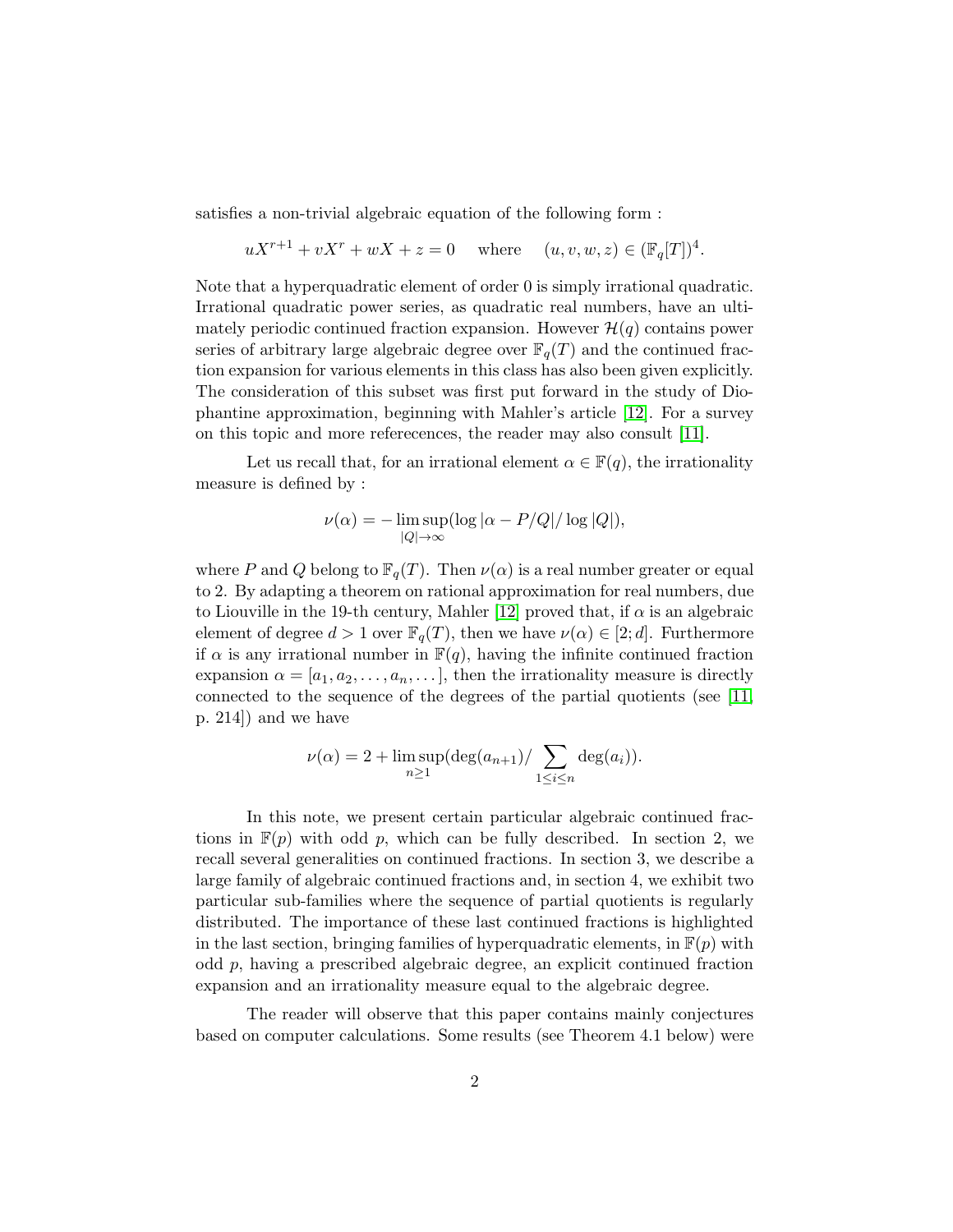established in previous works, but the aim of this exposition is to point out several mathematical statements remaining largely mysterious and longing for clearness.

#### 2. Continued fractions

Concerning continued fractions in the area of function fields, we use classical notation, as it can be found for instance in [\[3,](#page-20-5) p. 3-8]. Throughout the paper we are dealing with finite sequences (or words), consequently we recall the following notation on sequences in  $\mathbb{F}_q[T]$ . Let  $W = w_1, w_2, \ldots, w_n$ be such a finite sequence, then we set  $|W| = n$  for the length of the word W. If we have two words  $W_1$  and  $W_2$ , then  $W_1, W_2$  denotes the word obtained by concatenation.

As usual, we denote by  $[W] = [w_1, \ldots, w_n] \in \mathbb{F}_q(T)$  the finite continued fraction  $w_1 + 1/(w_2 + 1/(\dots))$ . In this formula the  $w_i$ , called the partial quotients, are non-constant polynomials. Still, we will also use the same notation if the  $w_i$  are constant and the resulting quantity is in  $\mathbb{F}_q$ . However in this last case, by writing  $[w_1, w_2, \ldots, w_n]$  we assume that this quantity is well defined in  $\mathbb{F}_q$ , i.e.  $w_n \neq 0$ ,  $[w_{n-1}, w_n] \neq 0, \ldots, [w_2, \ldots, w_n] \neq 0$ .

For  $n \geq 0$ , a continuant  $X_n$  is a polynomial, in the *n* variables  $x_1, x_2, \ldots, x_n$ , defined recursively by  $X_0 = 1$ ,  $X_1 = x_1$  and  $X_k = x_k X_{k-1} + X_{k-2}$  for  $2 \leq k \leq n$ . We use the notation  $\langle W \rangle$  for the continuant built from  $W =$  $w_1, w_2, \ldots, w_n$ . In the sequel the  $w_i$ 's are in  $\mathbb{F}_q[T]$ , then the degree in T of  $\langle W\rangle$  is clearly equal to the sum of the degrees in  $T$  of the  $w_i's.$ 

We denote by  $W'$  (resp.  $W'$ ) the word obtained from W by removing the first (resp. last) letter of W. Hence, we recall that we have  $|W| = \langle W \rangle / \langle W' \rangle$ . We let  $W^* = w_n, w_{n-1}, \ldots, w_1$ , be the word W written in reverse order. We have  $\langle W^* \rangle = \langle W \rangle$  and also  $[W^*] = \langle W \rangle / \langle W'' \rangle$ .

Moreover, if  $y \in \mathbb{F}_q^*$ , then we define  $y \cdot W$  as the following sequence

$$
y \cdot W = yw_1, y^{-1}w_2, \dots, y^{(-1)^{n-1}}w_n.
$$

Then, it is also known that  $\langle y \cdot W \rangle = y \langle W \rangle$  (resp.  $= \langle W \rangle$ ) if  $|W|$  is odd (resp. if  $|W|$  is even) and  $[y \cdot W] = y[W]$ .

If  $\alpha \in \mathbb{F}(q)$  is an infinite continued fraction,  $\alpha = [a_1, a_2, \ldots, a_n, \ldots]$ , we set  $x_n = \langle a_1, a_2, \ldots, a_n \rangle$  and  $y_n = \langle a_2, \ldots, a_n \rangle$ . In this way, we have  $x_n/y_n = [a_1, a_2, \ldots, a_n],$  with  $x_1 = a_1, y_1 = 1$  and by convention  $x_0 = 1,$  $y_0 = 0$ . We introduce  $\alpha_{n+1} = [a_{n+1}, a_{n+2}, \dots]$  as the tail of the expansion or the complete quotient  $(\alpha_1 = \alpha)$ , and we have

$$
\alpha = (x_n \alpha_{n+1} + x_{n-1})/(y_n \alpha_{n+1} + y_{n-1})
$$
 for  $n \ge 1$ .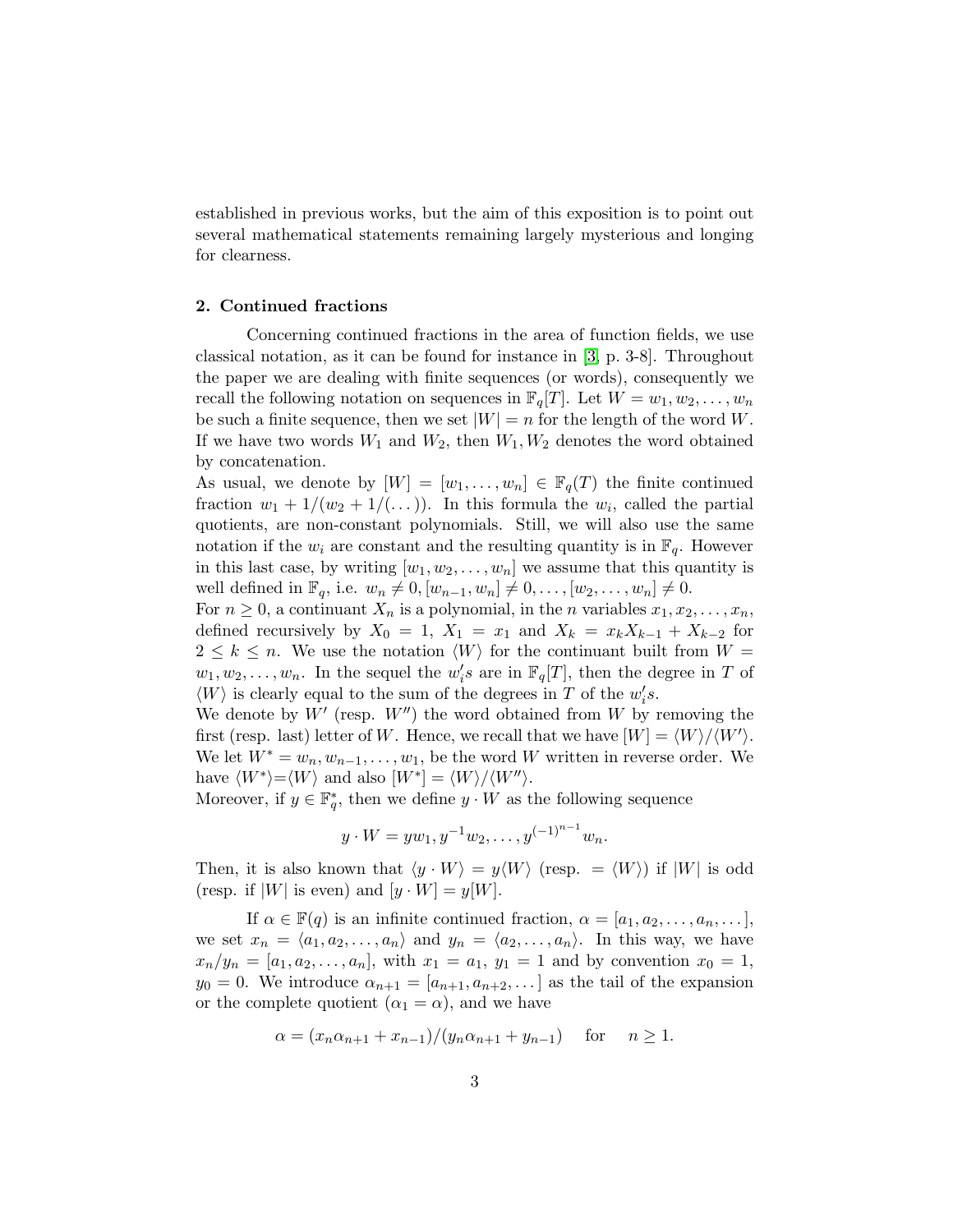We recall the following general result (see [\[4,](#page-20-6) p. 332]).

**Proposition 2.1.** Let p be a prime number,  $q = p^s$  and  $r = p^t$  with  $s, t \ge 1$ . Let  $\ell \geq 1$  be an integer and  $(a_1, a_2, \ldots, a_{\ell}) \in (\mathbb{F}_q[T])^l$ , with  $\deg(a_i) > 0$  for  $1 \leq i \leq \ell$ . Let  $(P,Q) \in (\mathbb{F}_q[T])^2$  with  $\deg(Q) < \deg(P) < r$ . Then there exists a unique infinite continued fraction  $\alpha$  in  $\mathbb{F}(q)^+$  satisfying

(\*) 
$$
\alpha = [a_1, a_2, \dots, a_\ell, \alpha_{\ell+1}]
$$
 and  $\alpha^r = P\alpha_{\ell+1} + Q$ .

This element  $\alpha$  is the unique root in  $\mathbb{F}(q)^+$  of the following algebraic equation:

$$
(**) \t y_{\ell} X^{r+1} - x_{\ell} X^r + (Py_{\ell-1} - Qy_{\ell}) X - Px_{\ell-1} + Qx_{\ell} = 0.
$$

### 3.  $P_k$ -continued fractions

In this note, to avoid unnecessary sophistication in a first stage, the base field will simply be the finite field  $\mathbb{F}_p$  having p elements. Moreover, for the subject treated here we need have odd characteristic. Hence, here p is a prime number with  $p > 2$ . Actually, in many areas concerning power series over a finite field, both cases, even and odd characteristic, must be considered separately.

Throughout this note  $p$  being an odd prime number,  $k$  is an integer with  $1 \leq k \leq p/2$ . We shall now describe several numbers and polynomials which appeared in earlier works. These were introduced in [\[4\]](#page-20-6), to where the reader is invited to refer for the proof of the properties stated below.

We set  $P_k(T) = (T^2 - 1)^k$ . Then we have the following euclidean division:

$$
T^p = A_1 P_k + R_k.
$$

The polynomial  $A_1$  is the integer part of the rational  $T^p/P_k$ , denoted  $A_1 =$  $[T^p/P_k]$  and  $R_k$  is the remainder. Note that  $\deg(A_1) = p - 2k$  and  $A_1 = T$ if  $k = (p-1)/2$ . We define

$$
\omega_k = (-1)^{k-1} \prod_{1 \le i \le k} (1 - 1/2i) \in \mathbb{F}_p^*.
$$

In previous works another polynomial closely related to  $R_k$  was used. Defining  $Q_k = (2k\omega_k)^{-1}R_k$ , it was proved that  $Q_k$  can also be defined by

$$
Q_k(T) = \int_0^T (x^2 - 1)^{k-1} dx = \sum_{0 \le i \le k-1} (-1)^{k-1-i} \binom{k-1}{i} (2i+1)^{-1} T^{2i+1}.
$$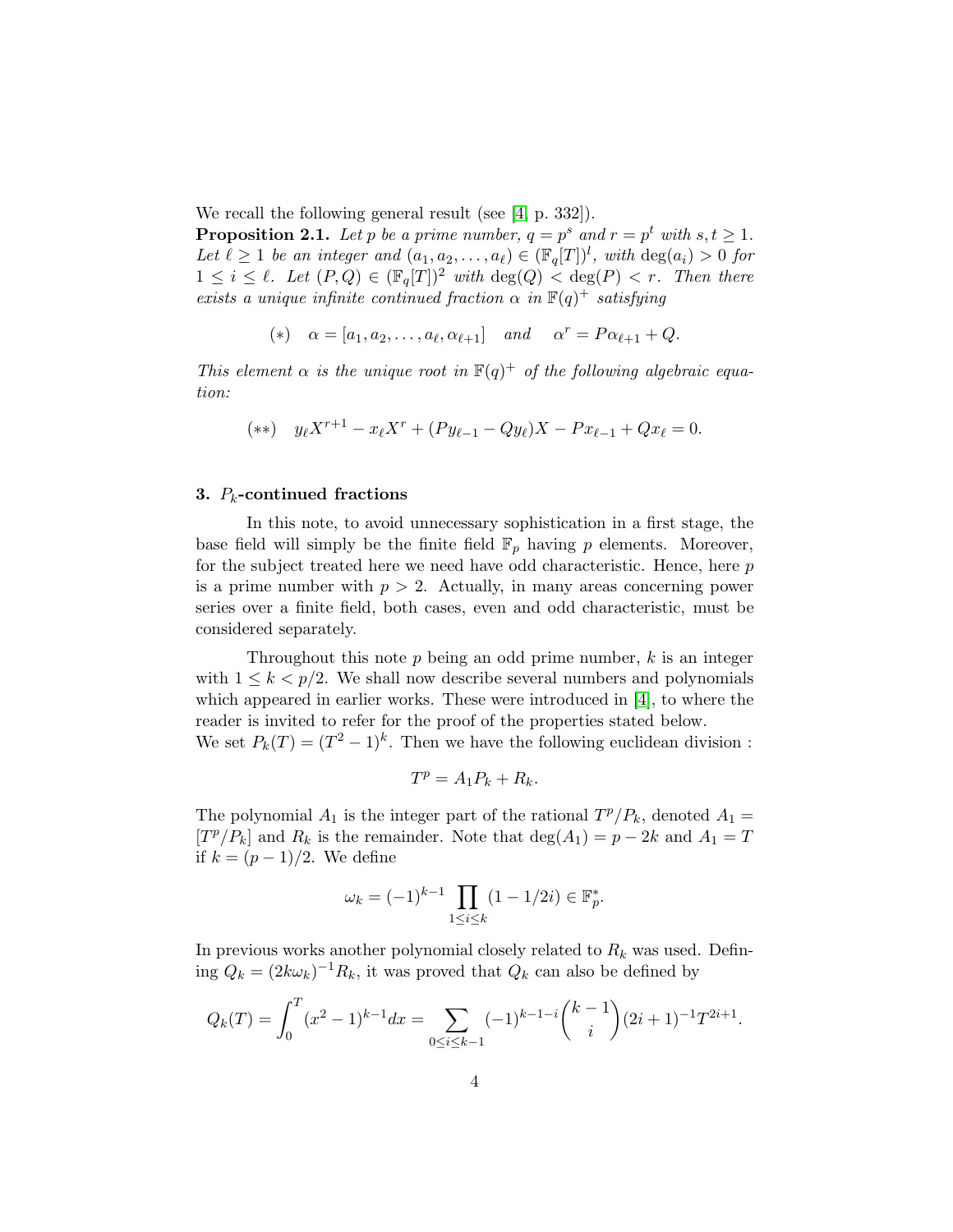These formulas are the key to obtain the following : we have the remarkable continued fraction expansion

$$
T^{p}/P_{k} = [A_{1}, w_{1}T, w_{2}T, \dots, w_{2k}T],
$$
\n(1)

where the  $w_i \in \mathbb{F}_p^*$  are defined by :  $w_1 = (2k-1)(2k\omega_k)^{-1}$  and

$$
w_{i+1}w_i = (2k - 2i - 1)(2k - 2i + 1)(i(2k - i))^{-1}
$$
 for  $1 \le i \le 2k - 1$ .

Note that the  $w_i$  are rational numbers which, for all primes p with the condition  $2k < p$ , exist by reduction in  $\mathbb{F}_p^*$ . We also have

$$
w_{2k+1-i} = -w_i \quad \text{for} \quad 1 \le i \le 2k. \tag{2}
$$

In the sequel, we consider the finite word  $W = w_1T, w_2T, \ldots, w_{2k}T$ . Hence, with our notation, (1) implies  $T^p/P_k = A_1 + 1/[W]$ , and we can write

$$
P_k/R_k = [w_1T, w_2T, \dots, w_{2k}T] = [W].
$$
\n(3)

Let us do a thorough investigation of the extremal case:  $k = (p-1)/2$ . Then, we clearly have  $A_1 = [T^p/P_k] = T$  and consequently

$$
R_k = T^p - T(T^2 - 1)^k = T^p - T(T^{2k} - kT^{2k-2} + \cdots) = kT^{2k-1} + \cdots
$$

Hence, we get  $[P_k/R_k] = (1/k)T = w_1T$ . Since  $2k = -1$ , we have  $w_1 =$  $1/k = -2$ . We obtain  $\omega_k = \frac{2k-1}{2kw_1} = \frac{-2}{-w_1} = -1$ . But we also have  $w_{i+1}w_i = -4$  and it follows that  $W = -2T, 2T, -2T, \cdots, 2T$ . See [\[4,](#page-20-6) Corollary 4.2] with a different notation.

Applying Proposition 2.1, we consider particular algebraic continued fractions in  $F(p)$  defined as follows.

**Definition 3.1.** An infinite continued fraction  $\alpha \in \mathbb{F}(p)$  is a  $P_k$ -expansion if there exist an integer  $\ell \geq 1$ , a  $\ell$ -tuple,  $(\lambda_1, \lambda_2, ..., \lambda_\ell) \in (\mathbb{F}_p^*)^\ell$  and  $(\epsilon_1, \epsilon_2) \in$  $\mathbb{F}_p^* \times \mathbb{F}_p$  such that

$$
\alpha = [\lambda_1 T, \lambda_2 T, \dots, \lambda_\ell T, \alpha_{\ell+1}] \quad and \quad \alpha^p = \epsilon_1 P_k \alpha_{\ell+1} + \epsilon_2 R_k.
$$

For given integers k, p and l, chosen as above, a  $P_k$ -expansion is defined by a  $(\ell+2)$ -tuple:  $\Lambda = (\lambda_1, \lambda_2, \ldots, \lambda_\ell, \epsilon_1, \epsilon_2)$ . Moreover, this continued fraction satisfies the algebraic equation (∗∗), introduced in Proposition 2.1, with  $(P,Q) = (\epsilon_1 P_k, \epsilon_2 R_k)$ , whose four coefficients in  $\mathbb{F}_p[T]$  are only depending on  $k, p, \ell$  and  $\Lambda$ .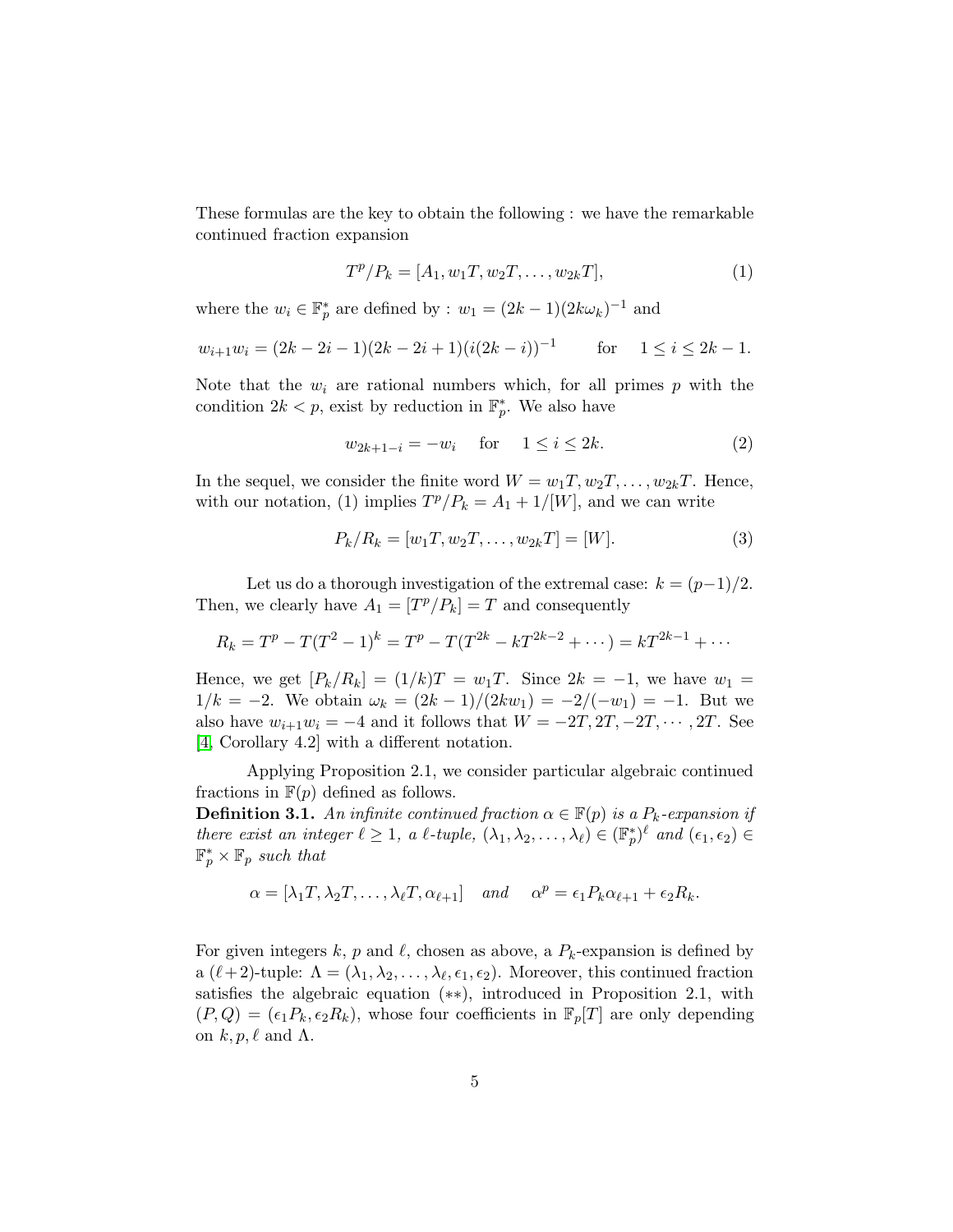These particular continued fraction expansions, introduced in [\[4\]](#page-20-6), have been considered in several articles and they were particularly studied in a more general setting in [\[6\]](#page-20-7). In previous publications, we used in this definition the polynomial  $Q_k$  instead of  $R_k$ . This has no consequence, since both polynomials are proportional. Originally, a particular and simple continued fraction expansion in  $F(13)$ , solution of an algebraic equation of degree four, was observed by Mills and Robbins [\[1\]](#page-19-0). In order to understand this particular and remarkable pattern, we developed this notion of  $P_k$ -expansion and so we could show that Mills and Robbins example was a particular case, defined as above with  $p = 13$ ,  $k = 4$  and  $\ell = 6$ . It implied its full description (see [\[5\]](#page-20-8) and also [\[7,](#page-20-9) [8\]](#page-20-10) for a generalization concerning Robbins' quartic). The possibility of describing the sequence of partial quotients for an arbitrary  $P_k$ -expansion is yet out of reach. However, using a technical lemma stated below, we will see in the next section that the sequence of partial quotients for certain  $P_k$ -expansions can be explicitly given. This lemma is the following (see the origin in [\[4,](#page-20-6) p. 336 and p.343]).

**Lemma 3.2.** Let  $A \in \mathbb{F}_p[T]$ ,  $\delta \in \mathbb{F}_p^*$  and  $X \in \mathbb{F}(p)$ . Then we have

$$
[A + \delta R_k P_k^{-1}, X] = [A, \delta^{-1} \cdot W, X P_k^{-2} + \delta^{-1} R_k P_k^{-1}].
$$

Proof: According to (3), we have  $P_k/R_k = [w_1T, w_2T, \ldots, w_{2k}T] = [W]$ . By (2), we also have  $W^* = -1 \cdot W$ . We observe the following links between the polynomials  $P_k, R_k$  and the continuants built from W. We have

$$
P_k/R_k = [W] = \langle W \rangle / \langle W' \rangle.
$$

We note that  $\langle W \rangle = \langle w_1 T, w_2 T, \dots, w_{2k} T \rangle$  and  $P_k = (T^2 - 1)^k$  have the same degree in T equal to 2k. Besides, the constant term of  $P_k$  is  $(-1)^k$ while, since W has even length, the constant term of  $\langle W \rangle$  is 1. Consequently we obtain

$$
\langle W \rangle = (-1)^k P_k \qquad \text{and} \quad \langle W' \rangle = (-1)^k R_k. \tag{4}
$$

Hence, we can write

$$
A + \delta R_k / P_k = A + 1/(\delta^{-1}[W]) = A + 1/[\delta^{-1} \cdot W] = [A, \delta^{-1} \cdot W].
$$

We set  $U = A, \delta^{-1} \cdot W = u_1, u_2, \dots, u_n$ . Here we have  $n = 2k + 1, u_1 = A$ and  $u_{i+1} = \delta^{(-1)^i} w_i T$  for  $1 \leq i \leq 2k$ . We set  $x_n = \langle U \rangle$  and  $y_n = \langle U' \rangle$ , so that we have  $[U] = x_n/y_n$ . Let us consider an arbitrary element  $b \in \mathbb{F}(p)$ . Since  $x_n y_{n-1} - y_n x_{n-1} = (-1)^n$ , we can write

$$
[U,b]-[U] = (x_n b + x_{n-1})/(y_n b + y_{n-1}) - x_n/y_n = (-1)^{n-1}(y_n (y_n b + y_{n-1}))^{-1}.
$$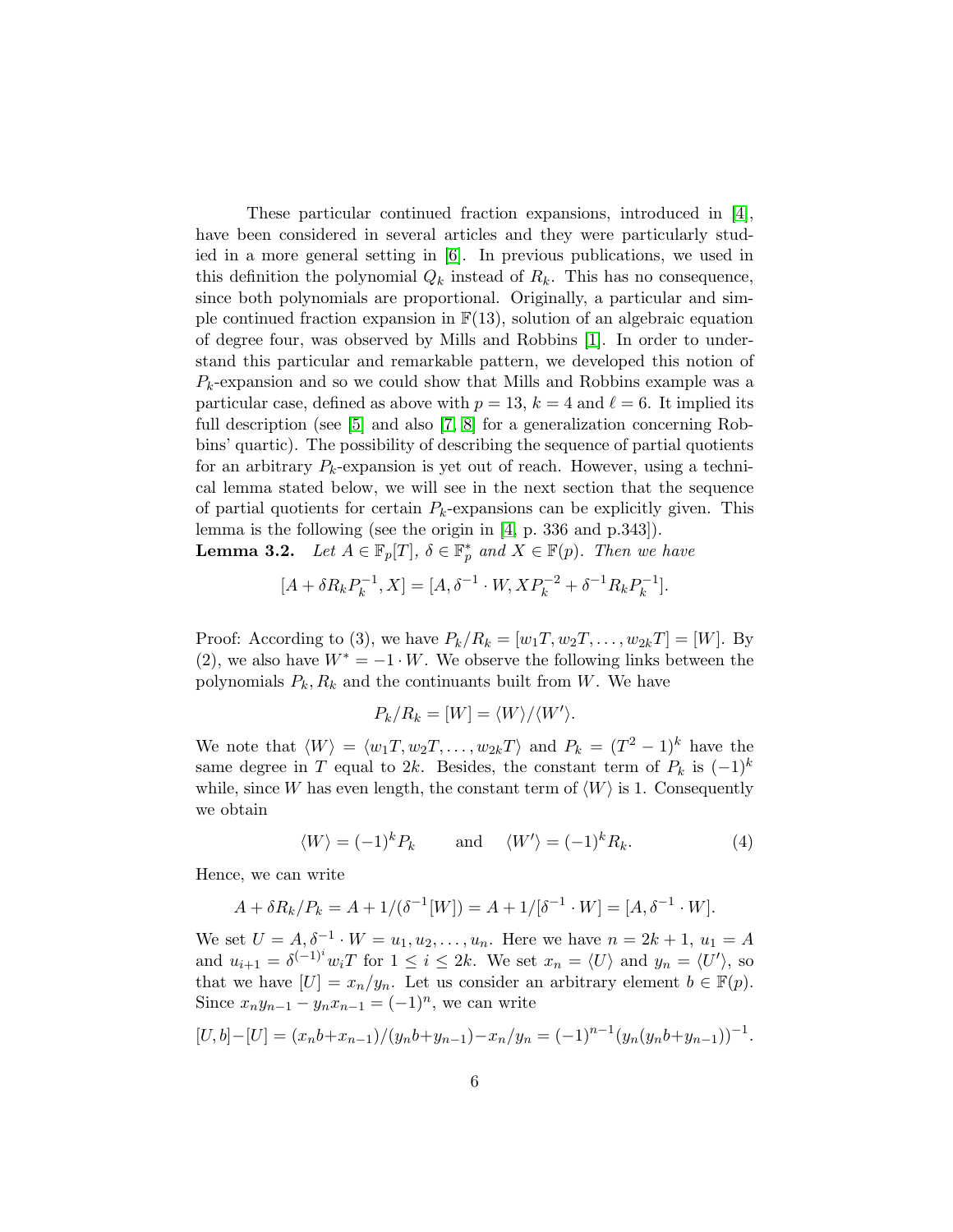Then we have  $y_n = \langle U' \rangle = \langle \delta^{-1} \cdot W \rangle = \langle W \rangle$ , since |W|, the length of W, is even. But also  $y_{n-1} = \langle (U')'' \rangle = \langle \delta^{-1} \cdot W'' \rangle = \delta^{-1} \langle W'' \rangle$ , since  $|W''|$  is odd. Due to the properties of continuants and by (2), we have :

$$
\langle W'' \rangle = \langle w_1 T, w_2 T, \dots, w_{2k-1} T \rangle = \langle -w_{2k} T, \dots, -w_2 T \rangle = -\langle W' \rangle.
$$

Hence, by (4), we have

$$
y_n = (1)^k P_k
$$
 and  $y_{n-1} = (-1)^{k+1} \delta^{-1} R_k$ .

Therefore we obtain

$$
[U, b] - [U] = (P_k^2 b - \delta^{-1} P_k R_k)^{-1}.
$$

Choose  $b = XP_k^{-2} + \delta^{-1}R_kP_k^{-1}$  $p_k^{-1}$  or equivalently  $X = P_k^2 b - \delta^{-1} P_k R_k$ . The last formula gives  $[U, b] = [U] + X^{-1}$  and therefrom we obtain

$$
[A, \delta^{-1} \cdot W, X P_k^{-2} + \delta^{-1} R_k P_k^{-1}] = [U] + X^{-1} = [A + \delta R_k P_k^{-1}, X].
$$

So the proof is complete.

#### 4. Perfect  $P_k$ -continued fractions

Our goal is to describe explicitly certain  $P_k$ -expansions. This will be done in two different cases, each corresponding to a particular choice of Λ. Because of some change of notation and to highlight the similarity between both cases, we repeat the results concerning the first case, which have already appeared in previous publications. To describe the partial quotients in these continued fractions, we need to introduce in  $\mathbb{F}_p[T]$  two sequences of polynomials  $(A_n)_{n\geq 0}$  and  $(B_n)_{n\geq 0}$  as follows. The first one is defined by

$$
A_0 = T
$$
 and recursively  $A_{n+1} = [A_n^p/P_k]$  for  $n \ge 0$ .

Here the brackets denote the integral (i.e. polynomial) part of the rational function. Note that, in agreement to the beginning of the previous section, we have  $A_1 = [T^p/P_k]$ . While the second sequence is defined by

$$
B_0 = A_0 = T
$$
 and  $B_1 = A_1 = [T^p/P_k]$ 

and recursively

$$
B_{n+1} = B_n^p P_k^{(-1)^{n+1}}
$$
 for  $n \ge 1$ .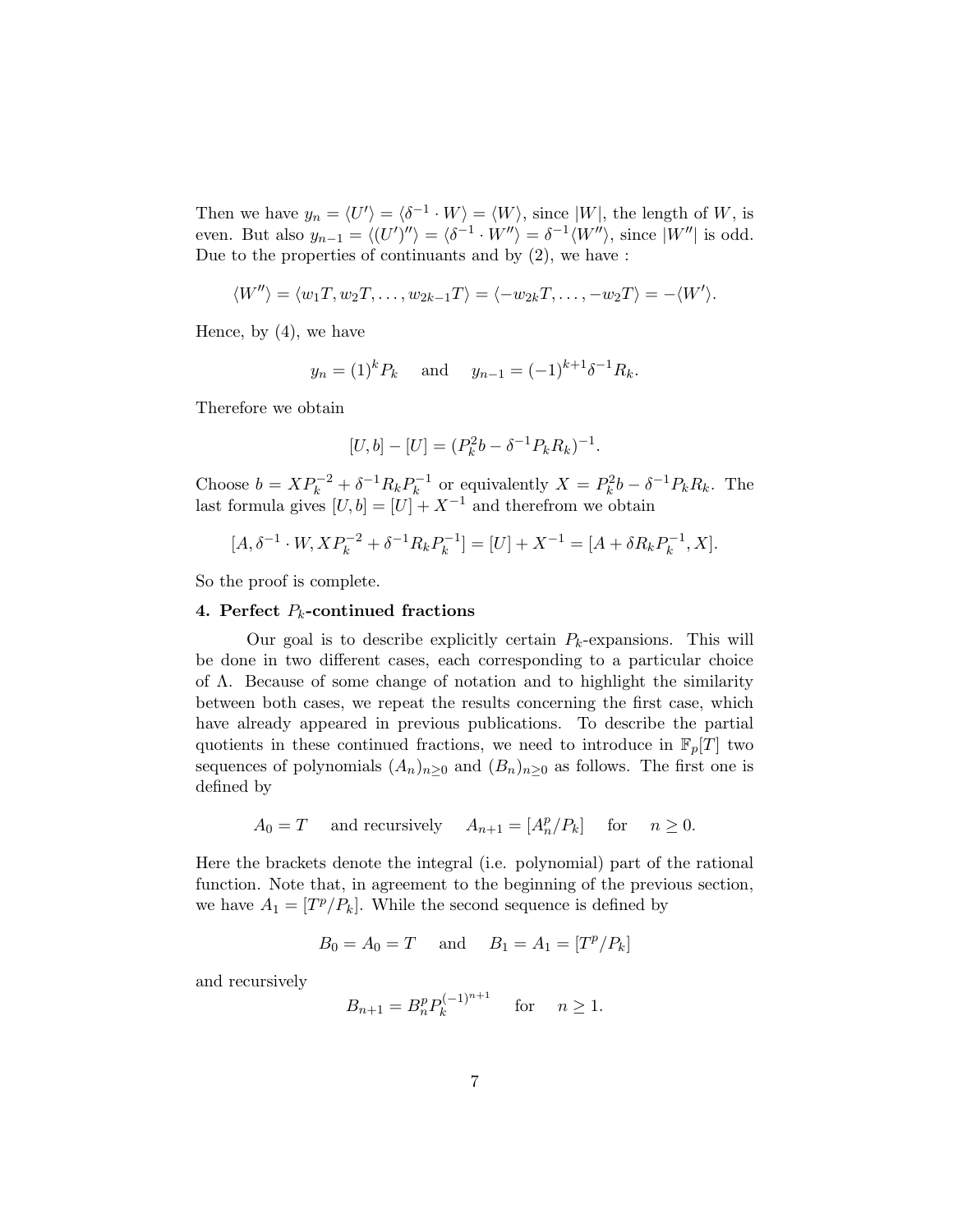We are particularly interested in the degrees of these polynomials. We set  $u_n = \deg(A_n)$  and  $v_n = \deg(B_n)$ . From the recursive definition of these polynomials, we get  $u_0 = v_0 = 1$  and also

$$
u_{n+1} = pu_n - 2k
$$
 and  $v_{n+1} = pv_n + 2k(-1)^{n+1}$  for  $n \ge 0$ .

Note that the sequence  $(u_n)_{n>0}$  is constant if  $2k = p - 1$ , then we have  $A_n = A_0 = T$  for  $n \geq 0$ . Otherwise, both sequences  $(u_n)_{n \geq 0}$  and  $(v_n)_{n \geq 0}$ are strictly increasing.

The first case is described in the following theorem.

**Theorem 4.1.** Let p be an odd prime and  $k, \ell$  integers chosen as above. Let  $\alpha \in \mathbb{F}(p)$  be a  $P_k$ -expansion, depending as above on a  $(\ell + 2)$ -tuple  $\Lambda$ . We assume that  $\epsilon_2 \neq 0$  and  $\Lambda$  satisfies the following equality:

$$
[\lambda_{\ell}, \lambda_{\ell-1}, \ldots, \lambda_2, \lambda_1 - \epsilon_2] = \epsilon_1/(\epsilon_2 \omega_k).
$$
 (A)

Then there exist a sequence  $(\lambda_n)_{n\geq 1}$  in  $\mathbb{F}_p^*$  and a sequence  $(i(n))_{n\geq 1}$  in  $\mathbb{N}$ , such that

$$
a_n = \lambda_n A_{i(n)} \quad \text{for} \quad n \ge 1.
$$

The proof of this theorem appears in [\[5,](#page-20-8) p. 1111], but also in [\[6,](#page-20-7) p. 256- 257], in a much larger context. See the remark in [\[6,](#page-20-7) p. 257], concerning a mistake in the writing of a formula in [\[5\]](#page-20-8). This proof is derived from Lemma 3.2 presented in Section 3. Both sequences  $(\lambda_n)_{n\geq 1}$  and  $(i(n))_{n\geq 1}$  have been described in [\[5\]](#page-20-8) and [\[6\]](#page-20-7), sometimes with different notation. We recall here below the description of these sequences, when the base field is prime, which is the only case we consider here.

For  $n \geq 1$ , we set  $f(n) = (2k+1)n + \ell - 2k$ . At first, according to  $\mathcal{H}(A)$ , we can define in  $\mathbb{F}_p^*$ :  $z_1 = \lambda_1 - \epsilon_2$  and  $z_i = \lambda_i + z_{i-1}^{-1}$  for  $2 \leq i \leq \ell$ . Then we consider the sequence  $(z_n)_{n\geq 1}$  in  $\mathbb{F}_p^*$  defined, from the initial values  $z_1, z_2, \ldots, z_{\ell}$ , by the recursive formulas

$$
z_{f(n)+i} = \theta_i \epsilon_1^{(-1)^{n+i}} z_n^{(-1)^i} \quad \text{for } n \ge 1 \quad \text{and} \quad 0 \le i \le 2k, \tag{A_1}
$$

where

$$
\theta_0 = -\omega_k
$$
 and  $\theta_i = -iw_i/(2k - 2i + 1)$  for  $1 \le i \le 2k$ .

Then the sequence  $(\lambda_n)_{n\geq 1}$  in  $\mathbb{F}_p^*$  is defined recursively, from the initial values  $\lambda_1, \lambda_2, \ldots, \lambda_\ell$ , by the formulas

$$
\lambda_{f(n)} = \epsilon_1^{(-1)^n} \lambda_n
$$
 and  $\lambda_{f(n)+i} = \epsilon_1^{(-1)^{n+i}} w_i z_n^{(-1)^i}$ , (A<sub>2</sub>)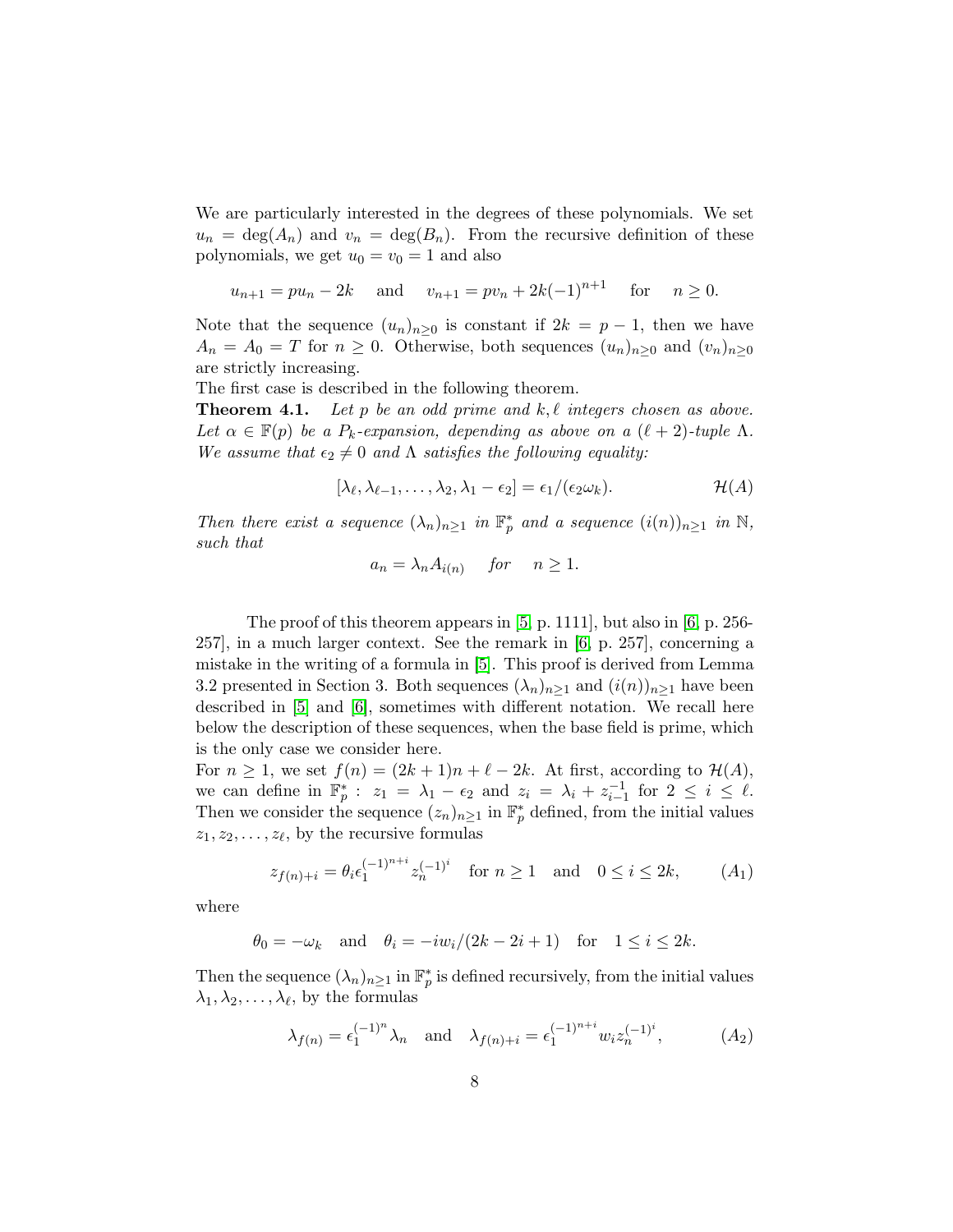for  $n \geq 1$  and for  $1 \leq i \leq 2k$ .

It is worth to mention that the complexity of this sequence  $(\lambda_n)_{n>1}$  in  $\mathbb{F}_p$ has been studied. Indeed, it was proved to be  $(2k+1)$ -automatic. For a full account on this matter, in the most general setting, the reader is advised to refer to [\[10,](#page-20-11) Section 5].

Concerning the sequence  $(i(n))_{n\geq 1}$ , we have the following description:

 $i(n) = 0$  if  $n \notin f(\mathbb{N}^*)$  and  $i(f(n)) = i(n) + 1$  for  $n \ge 1$ .

We want to compute the irrationality measure for a continued fraction described in Theorem 4.1. We only need to know the sequence  $(i(n))_{n\geq 1}$ and the sequence  $(u_n = \deg(A_n))_{n \geq 0}$ . The proof of the following corollary is based on another equivalent description of this sequence  $(i(n))_{n\geq 1}$  (See [\[8,](#page-20-10) p. 143]). In the sequel, we will use the following notation. For  $n \geq 0$ , if we have the word  $w, w, \ldots, w$  of length n, then we denote it shortly by  $w^{[n]}$  with  $w^{[0]} = \emptyset$ . In the same way  $W^{[n]}$  denotes the word  $W, W, \ldots, W$ where W is a finite word repeated n times and  $W^{[0]} = \emptyset$ . Let  $(I_n)_{n \geq 0}$  be the sequence of finite words of integers defined recursively by

$$
I_0 = 0
$$
 and  $I_n = n, I_0^{[2k]}, I_1^{[2k]}, \cdots, I_{n-1}^{[2k]}$  for  $n \ge 1$ .

Then the sequence  $I = (i(n))_{n \geq 1}$  in N, introduced in Theorem 4.1, is given by the infinite word:

$$
I = I_0^{[\ell]}, I_1^{[\ell]}, I_2^{[\ell]}, \cdots, I_n^{[\ell]}, \cdots
$$

By mean of the last formula, on the irrationality measure, given in the introduction, we get the following result (see [\[8,](#page-20-10) p. 148]).

Corollary 4.2. Let  $\alpha$  be a  $P_k$ -expansion, depending on the  $(\ell+2)$ -tuple  $\Lambda$ satisfying  $\mathcal{H}(A)$ , then we have

$$
\nu(\alpha) = 2 + (p - 2k - 1)/\ell.
$$

Before going on to a second kind of  $P_k$ -expansion, we need to point at an exceptional element in  $\mathbb{F}(p)$  for all  $p \geq 3$  which is quadratic but also a perfect  $P_k$ -expansion of the type described in Theorem 4.1. This element appears in the extremal case  $k = (p-1)/2$ . We have observed that, in this case, the sequence  $(A_n)_{n\geq 0}$  is constant and  $A_n = T$  for  $n \geq 0$ . Consequently, the elements described in theorem 4.1 will have all partial quotients of the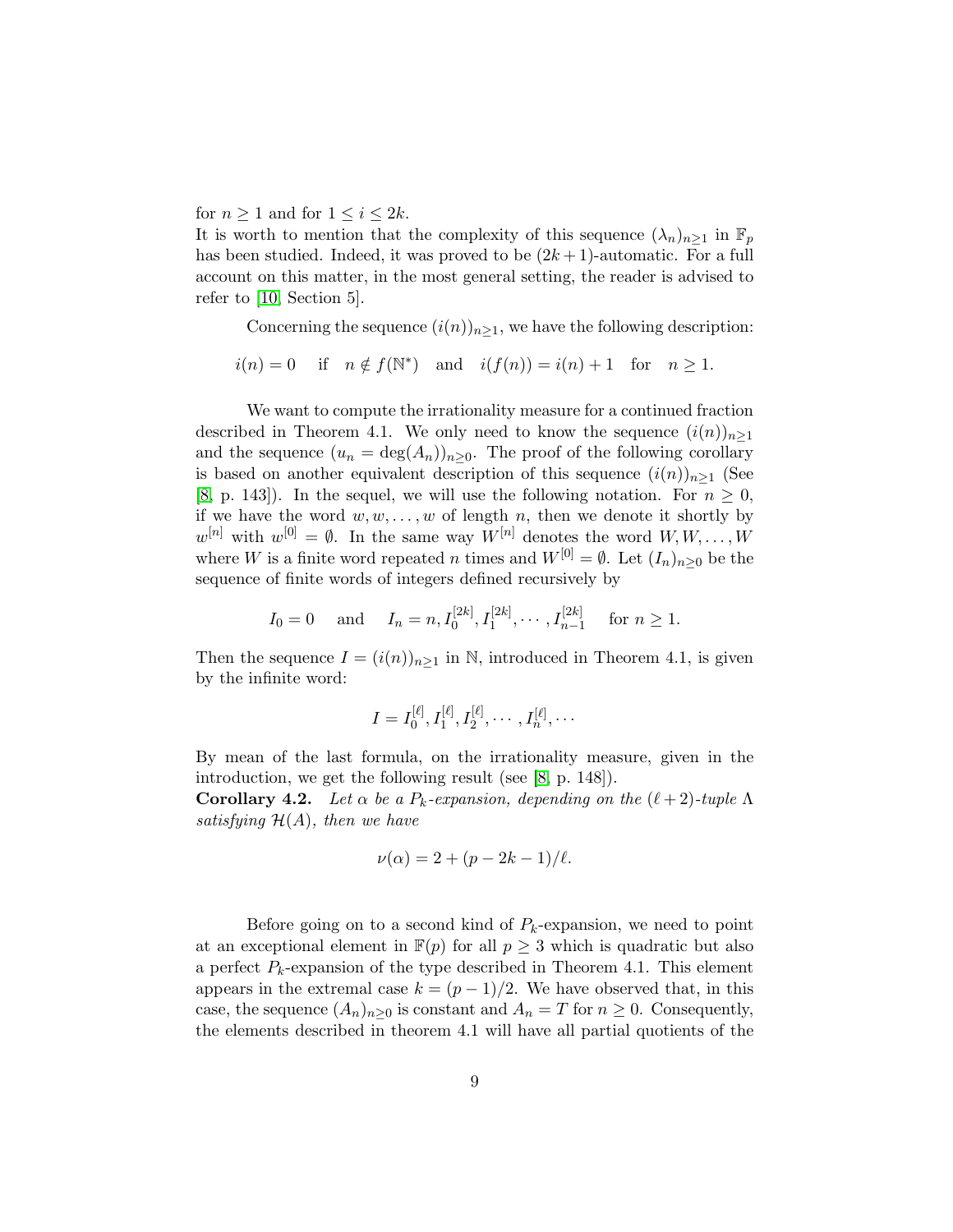form  $a_n = \lambda_n T$  (note that, in agreement to Corollary 4.2, the irrationality measure of the continued fraction will be equal to 2). In these cases the sequence  $(\lambda_n)_{n>1}$  will not generally be periodic and this is why these nonquadratic examples were brought to light in [\[1\]](#page-19-0). However at the bottom of these examples lies a universal element which is the formal golden mean. In  $\mathbb{F}(p)$ , for  $p \geq 3$ , let us consider the following infinite continued fractions

$$
\phi(T) = [T, T, \cdots, T, \cdots] \quad \text{and} \quad \rho(T) = [-2T, 2T, \cdots, -2T, 2T, \cdots].
$$

Note that we have  $\rho(T) = (u/2)\phi(uT)$  with  $u^2 = -4$ . Elementary computations (see  $[4, p. 331-332]$  and  $[9, p. 267-268]$ ) show that we have

$$
\rho^p = (-1)^{\ell} P_k \rho_{\ell+1} - R_k
$$
 for  $k = (p-1)/2$  and  $\ell \ge 1$ .

Since  $\omega_k = -1$ , we observe that  $\mathcal{H}(A)$  reduces to

$$
[(-1)^{\ell}2, (-1)^{\ell-1}2, \cdots, -2+1] = (-1)^{\ell},
$$

which is easily verified by induction. This element  $\rho$  will appear again in the last section (Proposition 5.1).

If we have reported here Theorem 4.1, this is due to its somehow mysterious proof and also to the apparent closeness with the following conjecture. There is a second case, corresponding to a different choice of  $\Lambda$ , where a  $P_k$ -expansion can be described but only partially and conjecturally. **Conjecture 4.3.** Let p be an odd prime and k,  $\ell$  integers chosen as above. Let  $\alpha \in \mathbb{F}(p)$  be a  $P_k$ -expansion, depending as above on a  $(\ell + 2)$ -tuple  $\Lambda$ . We assume that  $\Lambda$  satisfies the following equality:

$$
[\lambda_{\ell}, \lambda_{\ell-1}, \ldots, \lambda_1 - \epsilon_2] = 0. \qquad \mathcal{H}(B)
$$

Then there exist a sequence  $(\lambda_n)_{n\geq 1}$  in  $\mathbb{F}_p^*$  and a sequence  $(j(n))_{n\geq 1}$  in  $\mathbb{N}$ , such that

$$
a_n = \lambda_n B_{j(n)} \quad \text{for} \quad n \ge 1.
$$

It may be worth to notice that condition  $\mathcal{H}(B)$  (and also  $\mathcal{H}(A)$ ) can be stated in a different way. Indeed  $\mathcal{H}(B)$  is simply equivalent to :  $\epsilon_2 = [\lambda_1, \cdots, \lambda_{\ell-1}, \lambda_{\ell}]$ . This conjecture results from broad computer observations, letting the parameters  $p, k$  and  $\ell$  vary. We also have a conjectural description of the sequence  $(j(n))_{n\geq 1}$  as follows.

Let  $(J_n)_{n\geq 1}$  be the sequence of finite words of integers defined recursively by

$$
J_0 = 0
$$
 and  $J_n = n, J_{n-1}^{[2k-1]}, n-1$  for  $n \ge 1$ .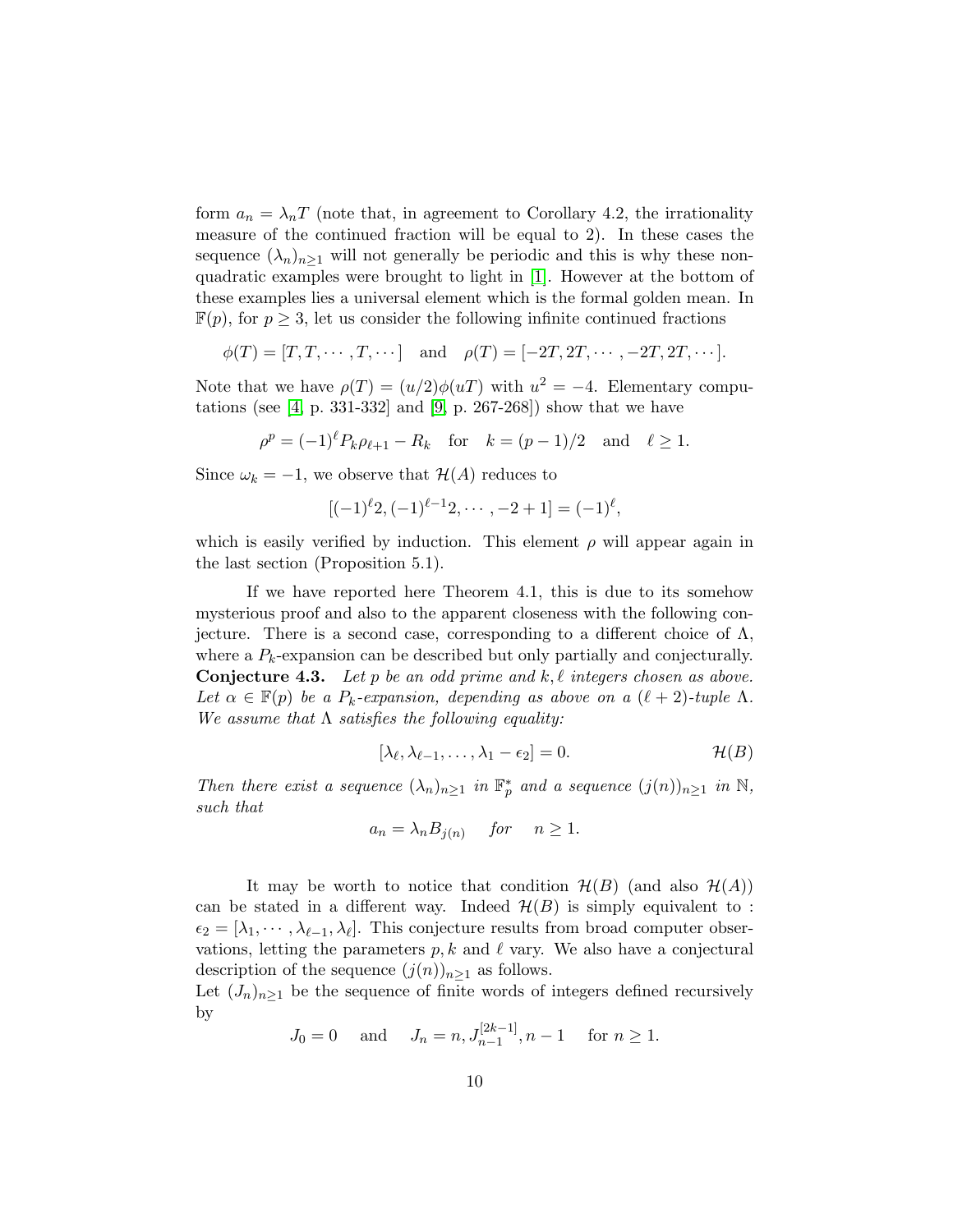Then the sequence  $J = (j(n))_{n>1}$  in N is given by the infinite word:

$$
J = J_0^{[\ell-1]}, 0, J_1^{[\ell-1]}, 1, \cdots, J_n^{[\ell-1]}, n, \cdots
$$

The irrationality measure, for a continued fraction described in Conjecture 4.3, only depends on the sequence  $(j(n))_{n\geq 1}$  and the sequence  $(v_n =$  $deg(B_n)_{n\geq 0}$ . Accordingly, using arguments similar to the ones given in [\[8,](#page-20-10) p. 150-151]), we obtain the following.

**Conjecture 4.4.** Let  $\alpha$  be a  $P_k$ -expansion, depending on the  $(\ell + 2)$ -tuple  $\Lambda$  satisfying  $\mathcal{H}(B)$ , then we have

$$
\nu(\alpha) = 2 + (p - 2k + 1)(p - 1)/(\ell(p + 1) - 2k).
$$

The description of the sequence  $(\lambda_n)_{n\geq 1}$  in  $\mathbb{F}_p^*$  is in general yet out of reach. Note that in the simplest case  $\ell = 1$ , it can be proved that  $J = \mathbb{N}$  and  $a_n = \lambda_n B_{n-1}$  where  $\lambda_{2n} = \lambda_1 \epsilon_1^{-1}$  and  $\lambda_{2n+1} = \lambda_1$  for  $n \ge 1$ . Moreover, in this case, the irrationality measure is equal to  $p + 1$  which is the maximal possible value. In [\[3,](#page-20-5) p. 20-21], the sequence of partial quotients has also been fully described in the simple case:  $k = 1$  and  $\ell = 2$ .

The reader may wonder why is a  $P_k$ -expansion particular in the two cases presented above. In these cases we say that the expansion is perfect of type A or of type B. First, a computer observation, outside these cases, shows a certain irregularity in the sequence of partial quotients. Moreover the specificity of these perfect expansions of type A and B is pointed out in the next and last section. Finally, the possible connection between these two cases is an open question (regarding the similarity between  $\mathcal{H}(A)$  and  $\mathcal{H}(B)$ ).

Before concluding this section, we must make a remark on the origin of these particular continued fractions. As pointed out above, the  $P_k$ expansions appeared from the study of Mills and Robbins quartic over  $\mathbb{F}_{13}$ [\[1,](#page-19-0) p. 403-404]. This quartic equation has been generalized for all primes  $p \geq 5$  in [\[7\]](#page-20-9). The solution has a continued fraction expansion with a different pattern according to the residue modulo 3 of the prime p. In the case  $p \equiv 1$ mod 3 (particularly for  $p = 13$ ), the pattern of this continued fraction is perfect of type A. In the case  $p \equiv 2 \mod 3$ , a different pattern, described in [\[8\]](#page-20-10), appears and the partial quotients are all proportional to elements of the sequence  $(B_n)_{n>0}$ . However the continued fraction is not of the same type as in Conjecture 4.3 : it is a hyperquadratic element of order 2. This has given rise to the following generalization concerning this sequence  $(B_n)_{n>0}$ , in connection with hyperquadratic elements of higher order.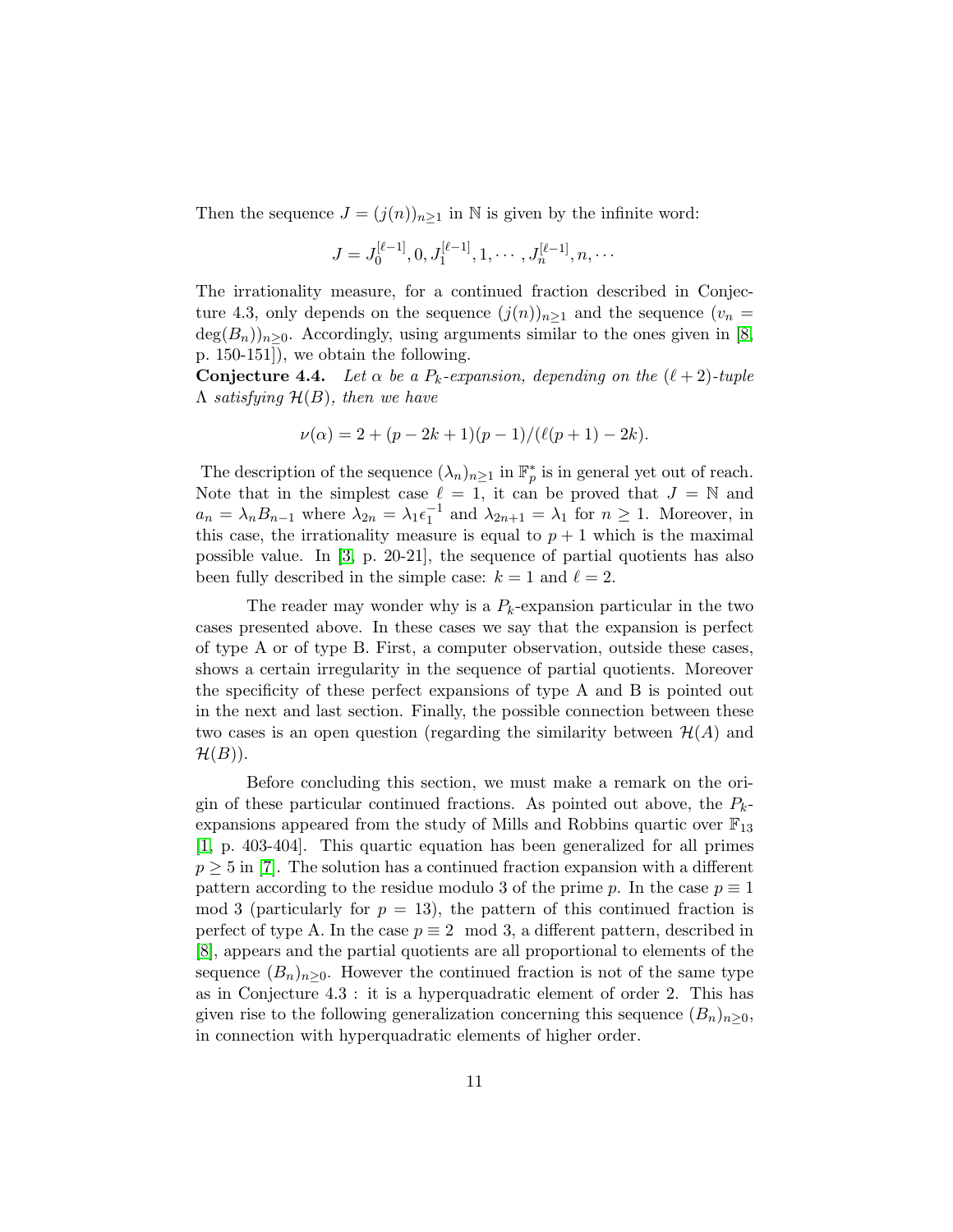Returning to Proposition 2.1, let us take  $r = p^n$  with  $n \geq 1$ . Let us make the following choice for the pair  $(P,Q) \in (\mathbb{F}_p[T])^2$ :

$$
P = \epsilon_1 P_k^{(p^n + (-1)^{n-1})/(p+1)} \quad \text{and} \quad Q = \epsilon_2 R_k^{p^{n-1}} \quad \text{where} \quad \epsilon_1 \neq 0, \epsilon_2 \in \mathbb{F}_p.
$$

We consider the continued fraction  $\alpha$  in  $\mathbb{F}(p)$  so defined by  $(*)$ , which is a hyperquadratic element of order  $n$ . We observed the following. If the  $(\ell+2)$ -tuple  $\Lambda = (a_1, \dots, a_\ell, \epsilon_1, \epsilon_2)$  is well chosen, then all partial quotients for  $\alpha$  appear to be proportional to certain polynomials  $B_n$  as in Conjecture 4.3 (corresponding to the case  $n = 1$ ). Again this observation is just based on broad computer calculations. Amazingly, this is what happens for the solution of the generalized quartic when  $p \equiv 2 \mod 3$ , in this case we have  $n = 2$  and we will say that the expansion is perfect of type B and order 2. In [\[8,](#page-20-10) p. 141-143]), we have described a choice of  $\Lambda$  to obtain the above conjecture in the case  $n = 2$  and the description of the corresponding analogue of the sequence  $(j(n))_{n\geq 1}$ .

Here below, to support the observation which has just been made, we have collected a few examples of presumably perfect  $P_k$ -expansions of type B and of order 3. To allow easier computer calculations, we have only considered the values  $p = 3$  and  $k = 1$ .

Conjectural examples 4.5.  $(n = 3, p = 3, k = 1 \text{ and } \epsilon_1 = \epsilon_2 = 1).$ Let  $\ell \geq 1$  be an integer. Let  $\alpha = [a_1, a_2, \cdots, a_n, \cdots] \in \mathbb{F}(3)$  be the expansion defined by

$$
\alpha = [a_1, a_2,..., a_l, \alpha_{l+1}]
$$
 and  $\alpha^{27} = (T^2 - 1)^7 \alpha_{l+1} + T^9$ 

where we have  $\ell = 3$  and  $(a_1, a_2, a_3) = (2T, T, T)$ or  $\ell = 4$  and  $(a_1, a_2, a_3, a_4) = (T, 2T, 2T, T)$ or  $\ell = 4$  and  $(a_1, a_2, a_3, a_4) = (2T, T^5 + 2T^3, T, T)$ or  $\ell = 5$  and  $(a_1, a_2, a_3, a_4, a_5) = (2T, T, T, T, T^5 + 2T^3)$ . Then, in all these cases, we have observed that there exist  $\lambda_n \in \mathbb{F}_3^*$  and  $j(n) \in \mathbb{N}$  such that we have  $a_n = \lambda_n B_{j(n)}$  up to a certain rank. We conjecture that the same holds for all  $n \geq 1$ . Let us make a comment about this last statement. There are several ways to obtain the first partial quotients of an algebraic element  $\alpha$  in  $\mathbb{F}(q)$  (see [\[7,](#page-20-9)

p. 34]). A natural way is to obtain the beginning of the continued fraction expansion from a rational approximation to  $\alpha$ . In the present case (this is valid for all hyperquadratic elements), we can write the algebraic equation (\*\*) satisfied by  $\alpha$  in the following way :  $\alpha = (a\alpha^r + b)/(c\alpha^r + d) = g(\alpha)$ . Then we build rational approximations to  $\alpha$ , starting from  $R_1 = x_\ell/y_\ell$ , by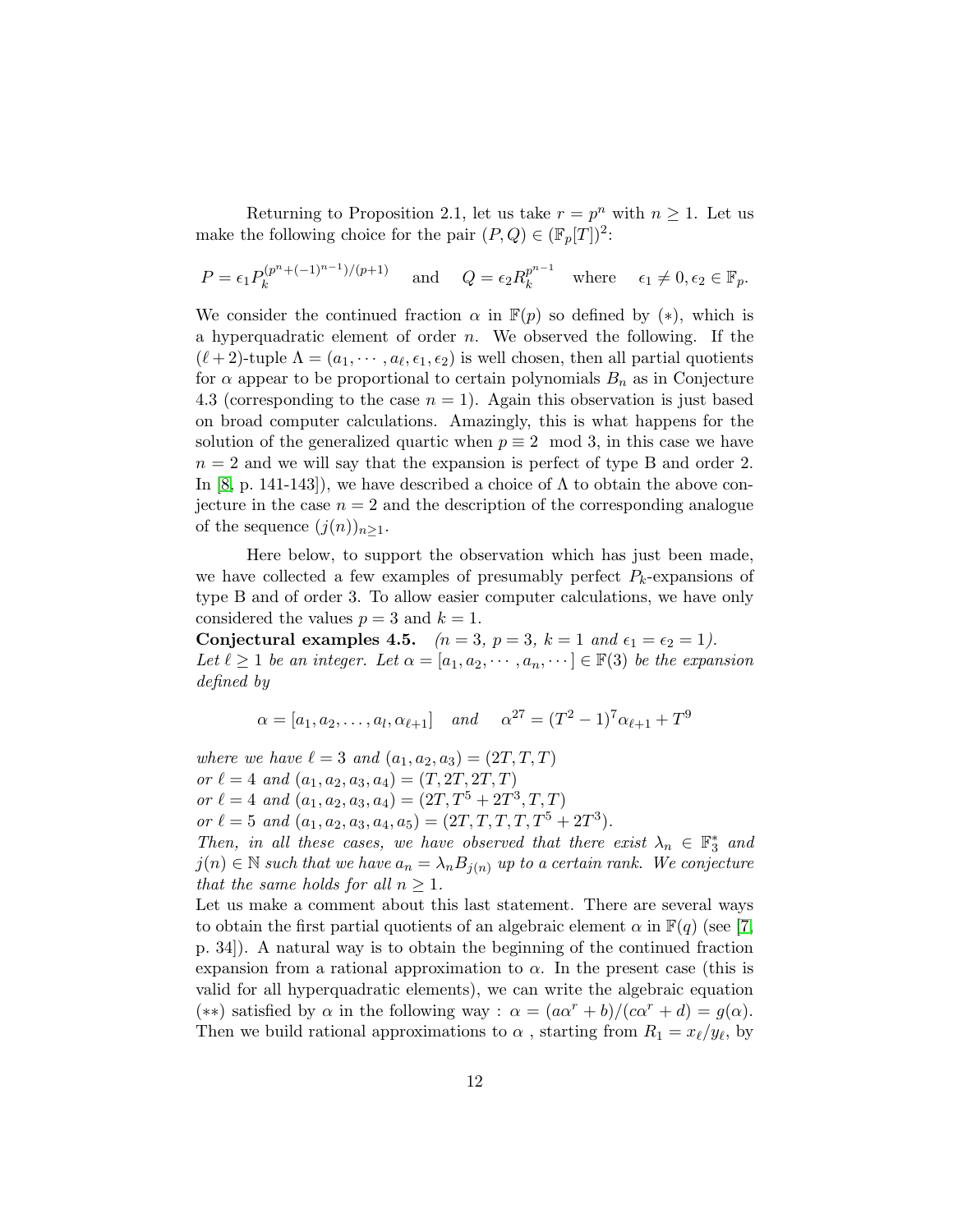the recursive formula  $R_{n+1} = g(R_n)$  for  $n \geq 1$ . In the cases indicated above, these rational numbers have a special form, showing a particular expansion with partial quotients as wanted. We guess a proof of our conjecture could be derived from the study of the numerators and denominators of  $R_n$ .

At last, we remark the existence of another different generalization for  $P_k$ -expansions, also leading to hyperquadratic elements of higher order, which was presented in [\[6\]](#page-20-7). In the next and last section, we return to  $P_k$ expansions of order 1 (i.e.  $r = p$ ).

### 5. Hyperquadratic elements having a low algebraic degree

In this section, we introduce a family of polynomials in the variable X with coefficients in  $\mathbb{F}_p[T]$ . These polynomials H have the particular form of hyperquadratic type :

$$
H(X) = uX^{p+1} + vX^p + wX + z \quad \text{with} \quad u, v, w, z \in \mathbb{F}_p[T].
$$

The four coefficients are depending on parameters coming from the finite word W introduced in Section 3. Moreover  $H(X) = 0$  will have solutions in  $\mathbb{F}(p)$  having a continued fraction expansion of the type discussed above. Under a particular choice of these parameters,  $H$  will be reducible and consequently these solutions will have a particular algebraic degree smaller than  $p + 1$ . The consideration of these polynomials comes from a quartic equation, generalizing Mills and Robbins example, introduced in [\[7\]](#page-20-9). To describe these coefficients, we use some more notation appearing there [\[7,](#page-20-9) p. 30-31].

As above p is an odd prime number and k an integer with  $1 \leq k < p/2$  and  $W = w_1 T, w_2 T, \cdots, w_{2k} T$  is the finite word introduced in Section 3.

Let *n*, *t* and *m* be integers with  $1 \le n \le t \le m \le 2k$ . Then we introduce the continuant :

$$
K_{n,m} = \langle w_n T, w_{n+1} T, \cdots, w_m T \rangle \in \mathbb{F}_p[T].
$$

By convention we extend this notation with  $K_{n,n-1} = 1$  and  $K_{n,n-2} = 0$ . From general properties of continuants (see [\[3,](#page-20-5) p. 7]), we have the following formula

$$
K_{n,m}K_{t,m-1} - K_{n,m-1}K_{t,m} = (-1)^{m-t}K_{n,t-2}.
$$
 (5)

Since, by (2), we have  $W^* = -1 \cdot W$ ,  $\langle A^* \rangle = \langle A \rangle$  and  $\langle -1 \cdot A \rangle = (-1)^{|A|} \langle A \rangle$ for any finite word  $A$ , we also get

$$
K_{n,m} = (-1)^{m-n+1} K_{2k+1-m,2k+1-n}.
$$
 (6)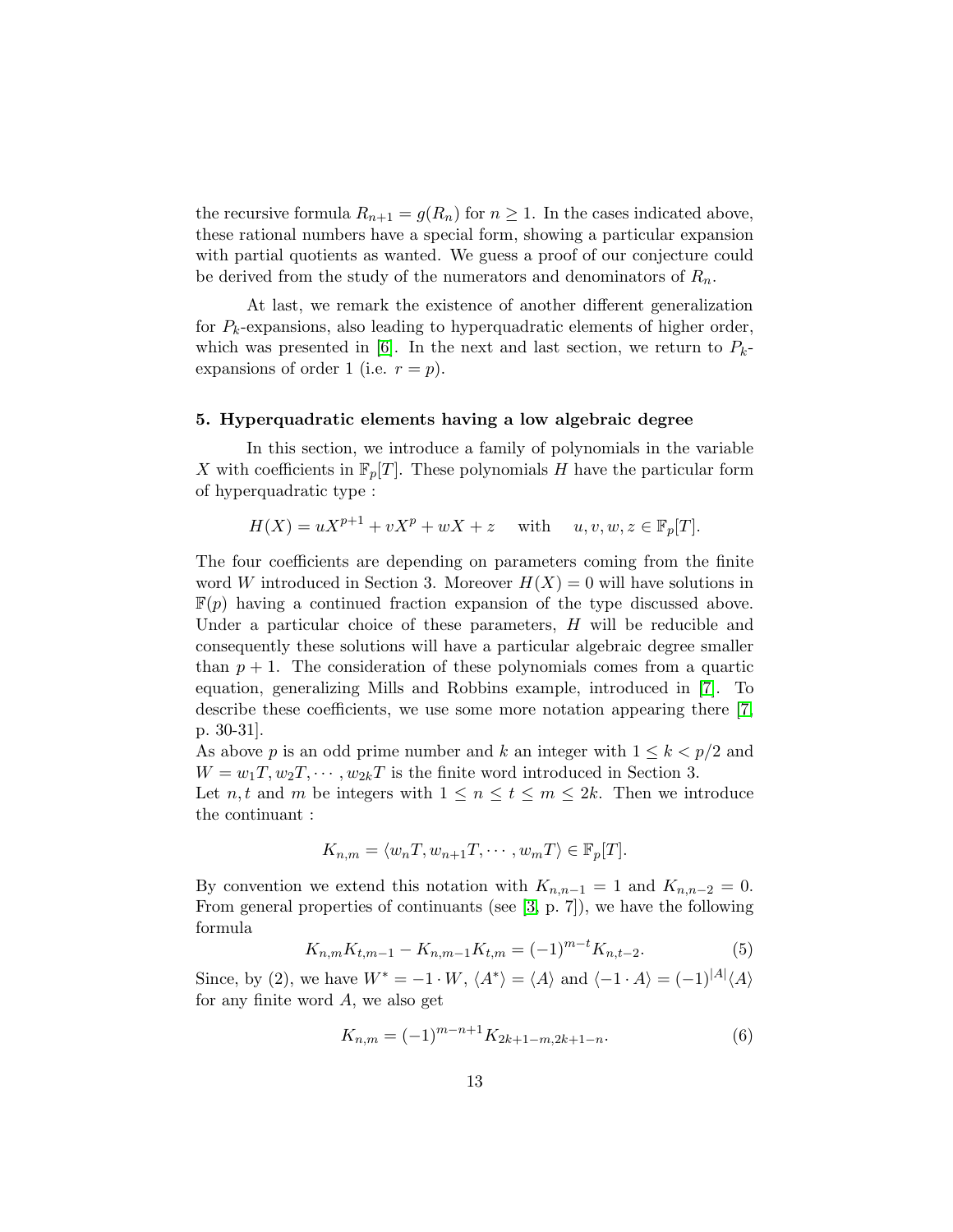Let us consider the vector  $V = [p, k, j, \epsilon]$  where p, k are as above, j is an integer with  $1 \leq j \leq 2k-1$  and  $\epsilon \in \mathbb{F}_p^*$ . To each such vector V, we associate a polynomial  $H(V)$  in  $\mathbb{F}_p[T][X]$  defined by

$$
H(V)(X) = K_{j+2,2k}X^{p+1} - K_{j+1,2k}X^p + \epsilon(K_{1,j}X + K_{1,j-1}).
$$

We have the following proposition.

**Proposition 5.1.** Let  $V = [p, k, j, \epsilon]$  and  $H(V) \in \mathbb{F}_p[T][X]$  be defined as above. For each choice of V, there are two infinite continued fractions  $\alpha$ and  $\beta$  in  $\mathbb{F}(p)$ , both  $P_k$ -expansions, such that we have  $H(V)(\alpha) = 0$  and  $H(V)(1/\beta) = 0$ . The first one  $\alpha$  is defined by

$$
\alpha = [w_{j+1}T, w_{j+2}T, \cdots, w_{2k}T, \alpha_{2k-j+1}]
$$

and

$$
\alpha^p = \epsilon (-1)^{k+j} (P_k \alpha_{2k-j+1} - R_k).
$$

The second one  $\beta$  is defined by

$$
\beta = [w_{2k-j+1}T, w_{2k-j+2}T, \cdots, w_{2k}T, \beta_{j+1}]
$$

and

$$
\beta^{p} = \epsilon^{-1}(-1)^{k+j}(P_{k}\beta_{j+1} - R_{k}).
$$

Moreover, there are two different values  $\epsilon_A$  and  $\epsilon_B$  in  $\mathbb{F}_p^*$ , corresponding to each triple  $(p, k, j)$ , such that :

If  $\epsilon = \epsilon_A$  then both  $P_k$ -expansions  $\alpha$  and  $\beta$  are perfect of type A (i.e. condition  $\mathcal{H}(A)$  in Theorem 4.1 is satisfied). If  $\epsilon = \epsilon_B$  then both  $P_k$ -expansions  $\alpha$  and  $\beta$  are perfect of type B (i.e. condition  $\mathcal{H}(B)$  in Conjecture 4.3 is satisfied). We have

$$
\epsilon_A = (-1)^{k+j+1} [w_{j+1}, \cdots, w_{2k}, \omega_k]
$$
 and  $\epsilon_B = (-1)^{k+j+1} [w_{j+1}, \cdots, w_{2k}].$ 

Finally, let  $k = (p - 1)/2$  and  $V = [p, k, j, \epsilon_A]$ . We set  $P(X) = X^2 +$  $2(-1)^j X + 1$ , then P divides  $H(V)$ . We have  $\alpha = (-1)^j \rho$  and  $P(\alpha) = 0$ . Proof: According to (6), we can write

$$
K_{1,j} = (-1)^j K_{2k+1-j,2k}
$$
 and  $K_{1,j-1} = (-1)^{j-1} K_{2k+2-j,2k}$ ,  
\n $K_{j+1,2k} = (-1)^j K_{1,2k-j}$  and  $K_{j+2,2k} = (-1)^{j-1} K_{1,2k-j-1}$ .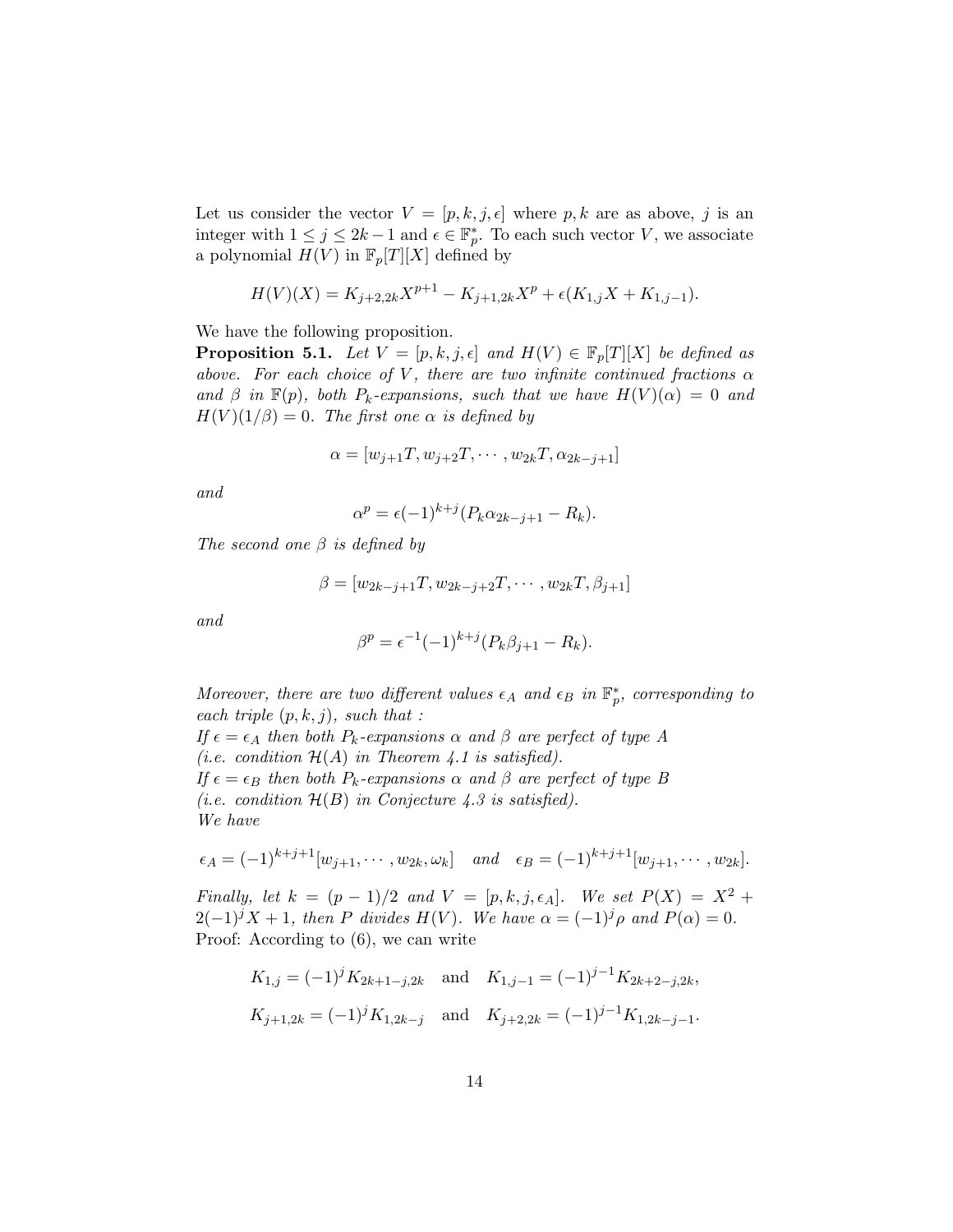Consequently, we get  $(-1)^{j-1}H(V)(X) =$ 

$$
K_{1,2k-j-1}X^{p+1} + K_{1,2k-j}X^p + \epsilon(-K_{2k+1-j,2k}X + K_{2k+2-j,2k}).
$$

and therefore  $\epsilon^{-1}(-1)^{j-1}X^{p+1}H(V)(1/X) =$ 

$$
K_{2k+2-j,2k}X^{p+1} - K_{2k+1-j,2k}X^p + \epsilon^{-1}(K_{1,2k-j}X + K_{1,2k-j-1}).
$$

We set  $V^* = [p, k, 2k - j, \epsilon^{-1}]$ . Hence, we have obtained

$$
X^{p+1}H(V)(1/X) = \epsilon(-1)^{j-1}H(V^*)(X). \tag{7}
$$

By Proposition 2.1, we know that  $\alpha \in \mathbb{F}(p)$  defined by

$$
\alpha = [a_1, a_2, \cdots, a_\ell, \alpha_{\ell+1}]
$$
 and  $\alpha^p = P\alpha_{\ell+1} + Q$ 

satisfies  $I(\alpha) = 0$  where we have  $I \in \mathbb{F}_p[T][X]$  and

$$
I(X) = y_{\ell} X^{p+1} - x_{\ell} X^p + (Py_{\ell-1} - Qy_{\ell}) X - Px_{\ell-1} + Qx_{\ell}.
$$

In order to prove that  $H(V)(\alpha) = 0$ , for the element  $\alpha \in \mathbb{F}(p)$  defined in this proposition, we will show that  $I = H(V)$  if

$$
(a_1,\cdots,a_\ell,P,Q)=(w_{j+1}T,\cdots,w_{2k}T,\epsilon_1P_k,-\epsilon_1R_k) \text{ with } \epsilon_1=(-1)^{k+j}\epsilon.
$$

First, recall that, according to (4) in Section 3, we have

 $P_k = (-1)^k K_{1,2k}$  and  $R_k = (-1)^k K_{2,2k}$ .

Consequently, by (6) and  $\epsilon_1 = (-1)^{k+j} \epsilon$ , we get

$$
P = \epsilon (-1)^{j} K_{1,2k} \text{ and } Q = \epsilon (-1)^{j} K_{1,2k-1}.
$$
 (8)

Since  $(a_1, \dots, a_\ell) = (w_{j+1}T, \dots, w_{2k}T)$ , we also have

$$
x_{\ell} = K_{j+1,2k}, \quad y_{\ell} = K_{j+2,2k}, \quad x_{\ell-1} = K_{j+1,2k-1}, \quad y_{\ell-1} = K_{j+2,2k-1}.
$$
 (9)

Hence we get, from  $(8)$ ,  $(9)$  and  $(5)$ ,

$$
Py_{\ell-1} - Qy_{\ell} = \epsilon (-1)^{j} (K_{1,2k} K_{j+2,2k-1} - K_{1,2k-1} K_{j+2,2k}) = \epsilon K_{1,j}
$$

and also

$$
Qx_{\ell} - Px_{\ell-1} = \epsilon(-1)^{j}(K_{1,2k-1}K_{j+1,2k} - K_{1,2k}K_{j+1,2k-1}) = \epsilon K_{1,j-1}.
$$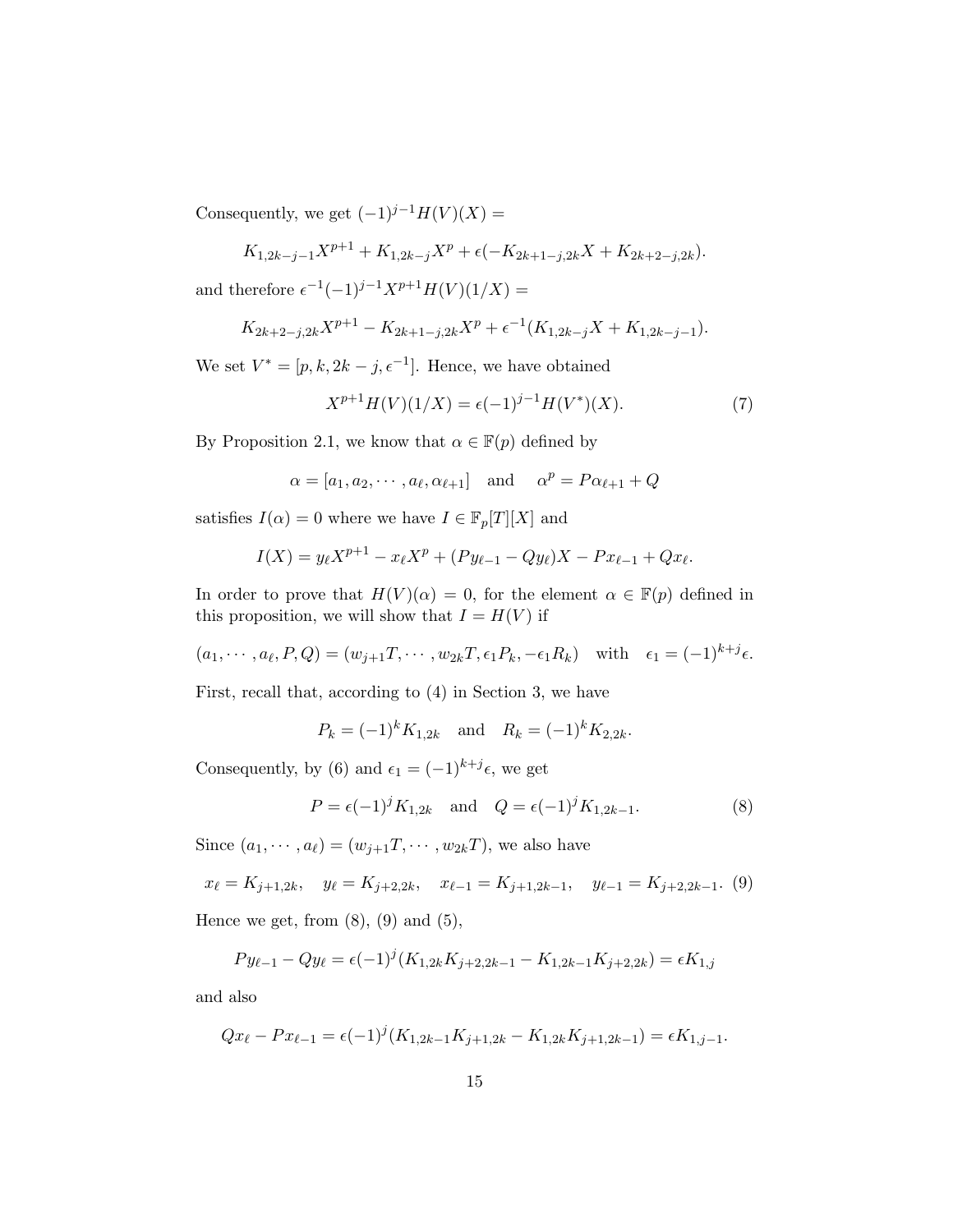Finally, we obtain the desired outcome

$$
I(X) = K_{j+1,2k}X^{p+1} - K_{j+2,2k}X^p + \epsilon K_{1,j} + \epsilon K_{1,j-1} = H(V)(X).
$$

Changing j into  $2k - j$  and  $\epsilon$  into  $\epsilon^{-1}$ , in the definition for  $\alpha$ , we get the definition for  $\beta$ . Since this means changing V into  $V^*$ , we have just proved that  $H(V^*)(\beta) = 0$  and according to (7) this gives  $H(V)(1/\beta) = 0$ .

Let us now consider the  $(2k - j + 2)$ -tuple  $\Lambda_{\alpha}$  defining the  $P_k$ -expansion  $\alpha$ . We have  $\Lambda_{\alpha} = (w_{j+1}, \cdots, w_{2k}, -\epsilon_2, \epsilon_2)$  where  $\epsilon_2 = (-1)^{k+j+1} \epsilon$ . Hence  $\mathcal{H}(A)$ is satisfied if and only if we have  $[w_{2k}, w_{2k-1} \cdots, w_{j+1} - \epsilon_2] = -1/\omega_k$ . This is equivalent to  $\epsilon_2 = [w_{j+1}, \cdots, w_{2k} + 1/\omega_k]$ . Consequently  $\mathcal{H}(A)$  is satisfied by  $\Lambda_{\alpha}$  if and only if we have

$$
\epsilon = \epsilon_A = (-1)^{j+k+1} [w_{j+1}, \cdots, w_{2k}, \omega_k].
$$

Considering the same  $(2k - j + 2)$ -tuple  $\Lambda_{\alpha}$ , we see in the same way that  $\Lambda_{\alpha}$ satisfies  $\mathcal{H}(B)$  if and only if we have

$$
\epsilon = \epsilon_B = (-1)^{j+k+1} [w_{j+1}, \cdots, w_{2k}].
$$

Now, we need to consider  $\beta$  instead of  $\alpha$ . Here the  $(j+2)$ -tuple  $\Lambda_{\beta}$  defining  $\beta$  is  $\Lambda_{\beta} = (w_{2k-j+1}, \cdots, w_{2k}, -\epsilon_2, \epsilon_2)$  where  $\epsilon_2 = (-1)^{k+j+1} \epsilon^{-1}$ . In the same way, we obtain that  $\Lambda_{\beta}$  satisfies  $\mathcal{H}(A)$  if

$$
\epsilon = \overline{\epsilon_A} = (-1)^{j+k+1} [w_{2k-j+1}, \cdots, w_{2k}, \omega_k]^{-1}
$$

and also that  $\Lambda_{\beta}$  satisfies  $\mathcal{H}(B)$  if

$$
\epsilon = \overline{\epsilon_B} = (-1)^{j+k+1} [w_{2k-j+1}, \cdots, w_{2k}]^{-1}.
$$

We only need to prove that  $\epsilon_A = \overline{\epsilon_A}$  and  $\epsilon_B = \overline{\epsilon_B}$ . Let us compare  $\epsilon_B$  and  $\overline{\epsilon_B}$ . According to (2), we can write  $[w_{2k-j+1}, \cdots, w_{2k}] = [-w_j, \cdots, -w_1].$ Hence  $\epsilon_B = \overline{\epsilon_B}$  is equivalent to

$$
[w_{j+1},\cdots,w_{2k}]+[w_j,\cdots,w_1]^{-1}=0.
$$

With our notation on continuants, this can be written as

$$
(K_{j+1,2k}/K_{j+2,2k})(1) + (K_{1,j-1}/K_{1,j})(1) = 0.
$$

This comes from  $K_{1,2k}(1) = (-1)^k (1-1)^k = 0$  and the following general formula on continuants:  $K_{1,2k} = K_{1,j}K_{j+1,2k} + K_{1,j-1}K_{j+2,2k}$  (see [\[3,](#page-20-5) p 7]).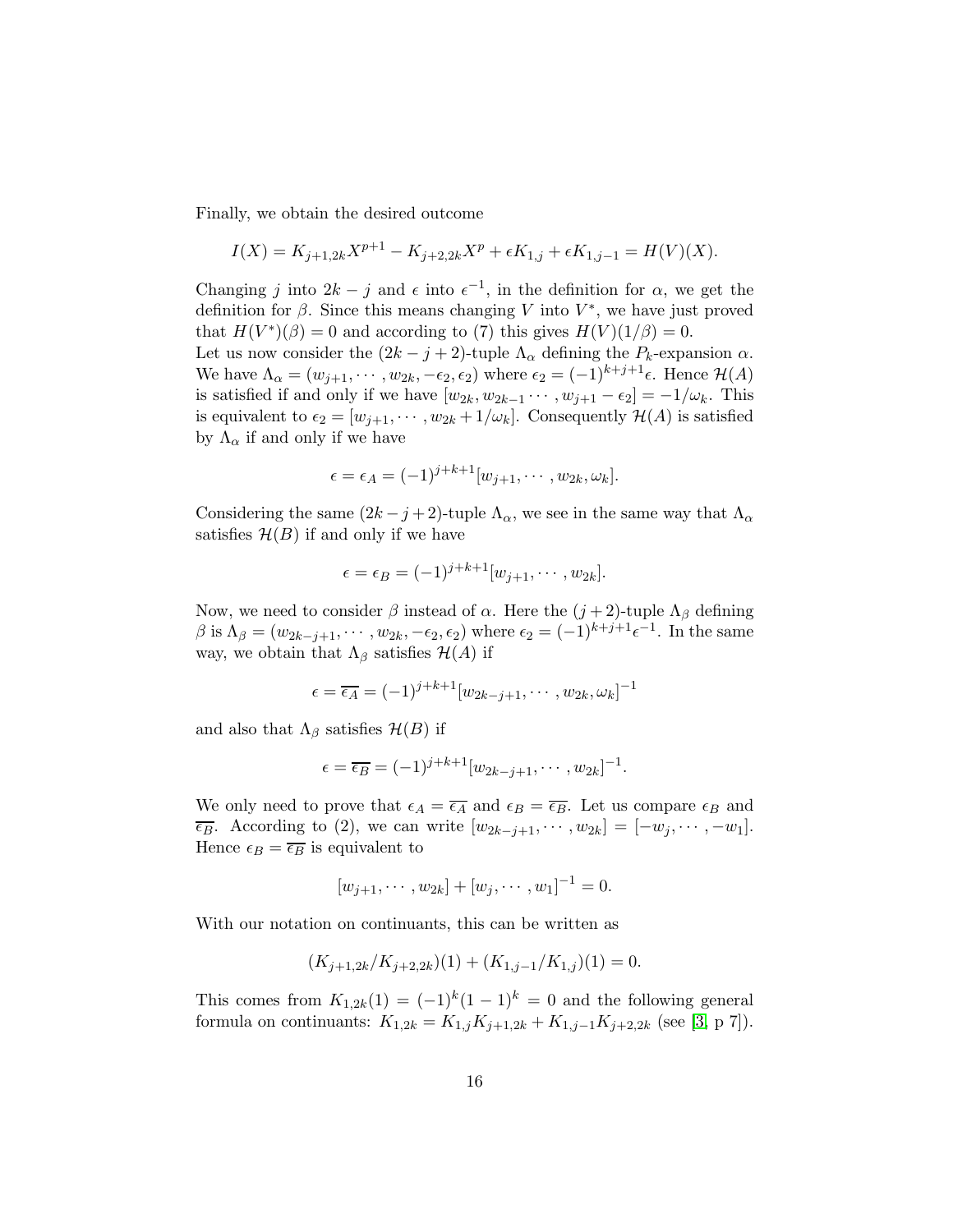Turning to  $\epsilon_A = \overline{\epsilon_A}$ , we see, using the same arguments as above that this is equivalent to

$$
[w_{j+1},\cdots,w_{2k},\omega_k]+[w_j,\cdots,w_1,-\omega_k]^{-1}=0.
$$

Using the same general formula on continuants, this is again equivalent to

$$
\langle -\omega_k, w_1, w_2, \cdots, w_{2k}, \omega_k \rangle = 0.
$$

The truth of that is derived from the following two equalities

$$
\langle w_2, \cdots, w_{2k} \rangle = (-1)^k
$$
 and  $\langle w_2, \cdots, w_{2k-1} \rangle = 2(-1)^{k+1} \omega_k$ .

The proof of the first one is obtained from  $R_k(1) = (-1)^k K_{2,2k}(1) = 1$ , while the proof for the second one is more mysterious and it is left to the reader. We finish the proof of this proposition by considering the extremal case  $k = (p-1)/2$ . In this particular case, we have seen in Section 3, that we have  $W = -2T, 2T, -2T, \cdots, 2T$  and  $\omega_k = -1$ . Hence, for all j, we get

$$
\epsilon_A = (-1)^{k+j+1} [2(-1)^{j+1}, \cdots, 2, -1] = (-1)^k.
$$

Consequently, setting  $\ell = 2k - j$ ,  $\alpha$  is defined by

$$
\alpha = [2(-1)^{\ell-1}T, \cdots, 2T, \alpha_{\ell+1}]
$$
 and  $\alpha^p = (-1)^j (P_k \alpha_{\ell+1} - R_k).$ 

Let us consider in  $\mathbb{F}(p)$  the infinite continued fraction  $\gamma = (-1)^j \alpha$ . We have  $\gamma^p = (-1)^j \alpha^p$  and  $\gamma_{\ell+1} = (-1)^j \alpha_{\ell+1}$  for all  $\ell \geq 1$ . Since  $(-1)^j = (-1)^{\ell}$ , we see that  $\gamma$  is defined by

$$
\gamma = [-2T, \cdots, 2(-1)^{\ell}T, \gamma_{\ell+1}]
$$
 and  $\gamma^{p} = (-1)^{\ell}P_{k}\gamma_{\ell+1} - R_{k}$ .

Comparing to the definition of the quadratic continued fraction  $\rho$ , derived from the formal golden mean, described in Section 4 and because of the uniqueness in this definition, we obtain  $\gamma = \rho$  and  $\alpha = (-1)^j \rho$ . A basic computation shows that the minimal polynomial of  $(-1)^{j} \rho$  is  $P(X) = X^{2} +$  $2(-1)^{j}TX + 1$ . Consequently H is a multiple of P and this completes the proof of the proposition.

Concerning this polynomial  $H(V)$ , we are interested in its quality of being or not being reducible over  $\mathbb{F}_p(T)$ . In other words, we are interested in the exact algebraic degree of  $\alpha$  and  $\beta$  over  $\mathbb{F}_p(T)$ . We have checked the reducibility of  $H(V)$  by computer calculations. In the vector V, we first fix  $p$  and k. Then, according to formula (7), we observe that the reducibility of  $H(V)$  need only be studied for  $1 \leq j \leq k$ .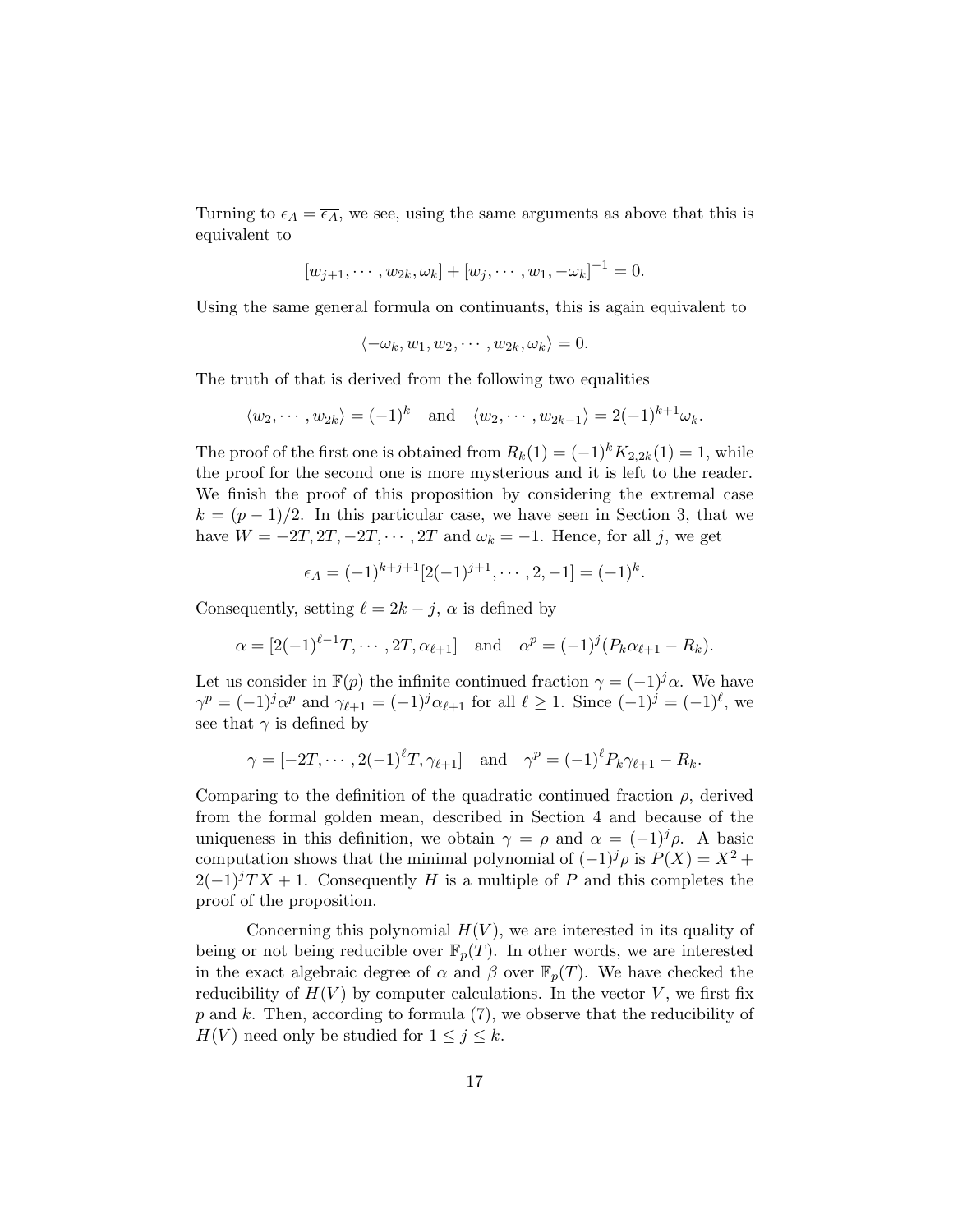To illustrate our purpose, let us consider the simplest, and somehow trivial, case :  $p = 3$ . Then, we only have to consider  $k = j = 1$ . Here we have  $\omega_1 = 1/2 = -1$  and  $W = T, -T$ . There are two polynomials H :

$$
H_1(X) = H[3, 1, 1, 1](X) = X^4 + TX^3 + TX + 1
$$

and

$$
H_2(X) = H[3, 1, 1, 2](X) = X^4 + TX^3 - TX - 1 = (X^2 - 1)(X^2 + TX + 1)
$$

Note that reducibility of the polynomials  $H(V)$  over  $\mathbb{F}_p(T)$  has been tested by computer, using Maple programming software. The polynomial  $H_1$  is irreducible over  $\mathbb{F}_3(T)$ . According to Proposition 5.1, in both cases,  $\alpha$  is defined by  $\alpha = [-T, \alpha_2]$  and  $\alpha^3 = \epsilon((T^2-1)\alpha_2-T)$  and we have  $\alpha = \beta$  (hence  $\alpha$  and  $1/\alpha$  are solutions in  $\mathbb{F}(3)$  of H). Moreover, we get  $\epsilon_A = (-1)^3[2,-1] =$  $-1$  and  $\epsilon_B = (-1)^3[2] = 1$ . If  $\epsilon = 1$ , the solution  $\alpha \in \mathbb{F}(3)$  of  $H_1(X) = 0$  is algebraic of degree 4, we have  $\alpha = -[B_0, B_1, \cdots, B_n, \cdots]$  and  $\nu(\alpha) = 4$  (see the comment after Conjecture 4.4). If  $\epsilon = -1$ , the solution  $\alpha$  of  $H_2(X) = 0$ satisfies  $\alpha^2 + T\alpha + 1 = 0$  and therefrom we get  $\alpha = [-T, T, \dots, -T, T, \dots].$ Indeed  $\alpha = u\phi(uT)$  where  $\phi(T) = [T, T, T, \dots, T, \dots]$  is the formal golden mean and  $u^2 = -1$ .

Given the prime p, an easy computation show that there are  $(p^2-1)/8$ pairs  $(j, k)$  with  $1 \leq j \leq k \leq (p-1)/2$ . Hence, for a given odd prime number p, there are  $(p^2-1)(p-1)/8$  polynomials  $H(V)$  to be considered. We have investigated the reducibility of these polynomials in all the possible cases, for the small primes  $p$ . Based on this observation, we can make the first and main conjecture. Note that the three results presented below are clearly true, just by direct computation, with limitation on the size of the prime  $p$ . **Conjecture 5.2.** Let p be an odd prime number. Let  $V = [p, k, j, \epsilon]$  and  $H(V)$  be defined as above. If  $\epsilon \neq \epsilon_A$  and  $\epsilon \neq \epsilon_B$ , then the polynomial  $H(V)$ is irreducible over  $\mathbb{F}_p(T)$ .

The irreducibility of H, outside the two values for  $\epsilon$  given in the proposition, may be surprising. Another surprise is that the reducibility may sometimes happen, for a particular value of  $\epsilon$ , but only if the triple  $(p, k, j)$  is well chosen. A last surprise is the following : if the reducibility appears for a certain triple  $(p, k, j)$  and a particular choice of  $\epsilon$ , then this is most of the times if  $\epsilon = \epsilon_A$ , and sometimes if  $\epsilon = \epsilon_A$  or  $\epsilon = \epsilon_B$ , but apparently never if  $\epsilon = \epsilon_B$  alone. To illustrate this, we give below three tables where we have collected the data obtained by computer for  $p = 7$ ,  $p = 11$  and  $p = 13$ . Each cell  $(j, k)$  with  $j \leq k$ , corresponds to  $p - 1$  tested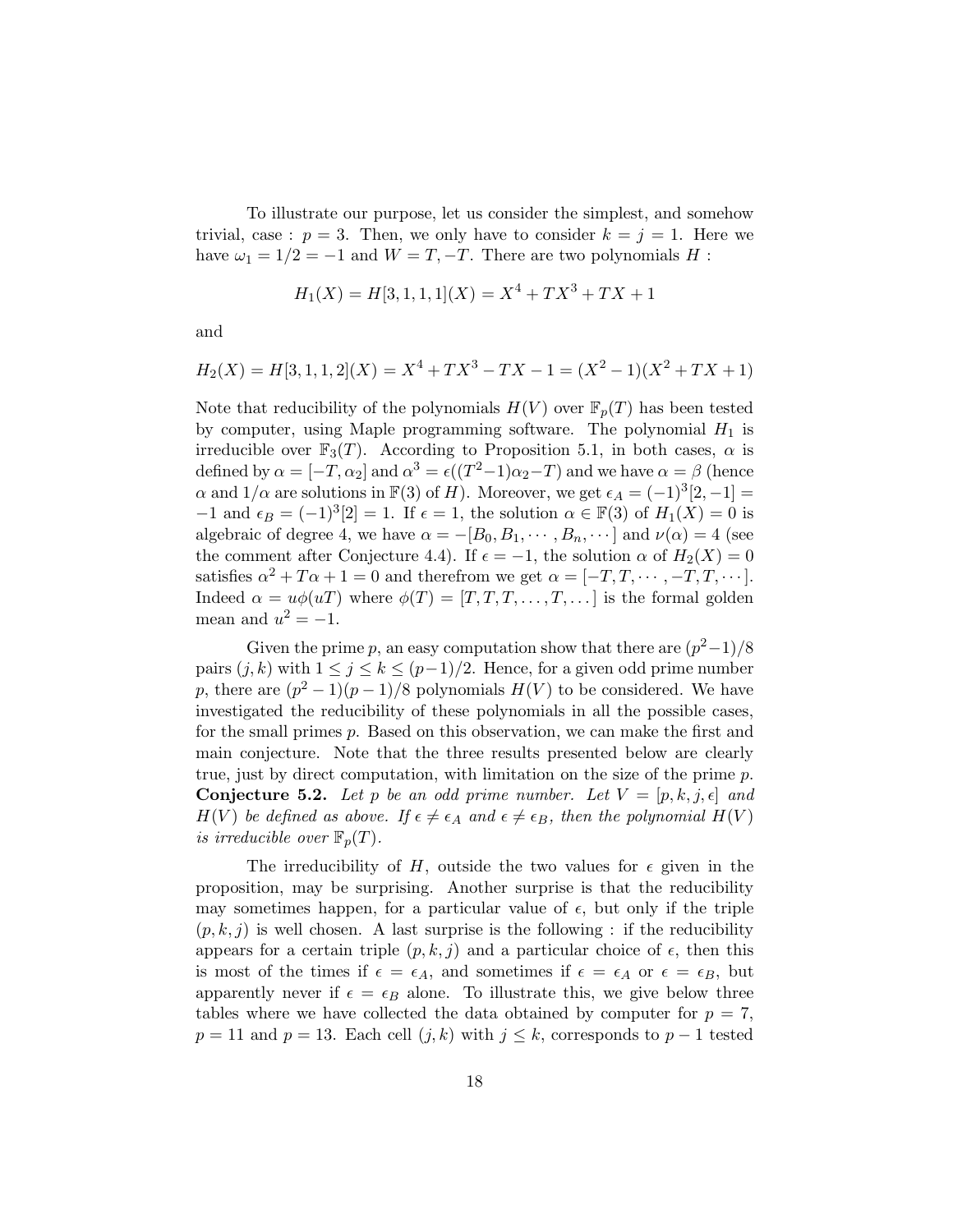polynomials. In each cell, we have written Ir. if the polynomials  $H$  are irreducible for all  $\epsilon$ . If H is reducible (for  $\epsilon = \epsilon_A$  or  $\epsilon = \epsilon_B$ ), we indicate the degrees of its factors (For instance,  $A:5^2.2$  means 2 factors of degree 5 and 1 of degree 2, with  $\epsilon = \epsilon_A$  and B : 8.4 means 1 factor of degree 8 and 1 of degree 4, with  $\epsilon = \epsilon_B$ . Note that the sum of these degrees is  $p + 1$ .

Reducibility of  $H: p = 7$ 

| 3 | $A:3^2.2$ | $A:3^2.2$              | $A: 2^3.1^2$ |
|---|-----------|------------------------|--------------|
| 2 | $A:4^2$   | $A:3^2.1^2$<br>$B:4^2$ |              |
|   | $A:6.1^2$ |                        |              |

Reducibility of  $H: p = 11$ 

| 5             | $A:5^2.2$             | $A:5^2.\overline{2}$ |            | $A: 5^2 \cdot 2 \mid A: 5^2 \cdot 2 \mid A: 2^5 \cdot 1^2$ |  |
|---------------|-----------------------|----------------------|------------|------------------------------------------------------------|--|
|               | Ir.                   | Ir.                  | Ir.        | $A:5^2.1^2$                                                |  |
|               |                       |                      |            | B: 6.3 <sup>2</sup>                                        |  |
| 3             | Ir.                   | Ir.                  | $A:10.1^2$ |                                                            |  |
|               |                       |                      | B: 8.4     |                                                            |  |
| $\mathcal{D}$ | Ir.                   | $A:5^2.1^2$          |            |                                                            |  |
|               |                       | $B:6^2$              |            |                                                            |  |
|               | $A:10.1^{\mathbf{2}}$ |                      |            |                                                            |  |

Reducibility of  $H: p = 13$ 

|                |                          |                      | 3                      |                                                                      |             |              |
|----------------|--------------------------|----------------------|------------------------|----------------------------------------------------------------------|-------------|--------------|
| 6              | $A:6^2.2$                |                      |                        | $A: 6.3^{2}.2 \mid A: 4^{2}.2^{3} \mid A: 6.3^{2}.2 \mid A: 6^{2}.2$ |             | $A: 2^6.1^2$ |
|                |                          |                      |                        |                                                                      |             | $B:7^2$      |
| 5              | Ir.                      | Ir.                  | Ir.                    | Ir.                                                                  | $A: 12.1^2$ |              |
| $\overline{4}$ | $A:\overline{6.4^2}$     | $A:\overline{6.4^2}$ | Ir.                    | $A:3^4.1^2$                                                          |             |              |
|                |                          |                      |                        | $B:7^2$                                                              |             |              |
| 3              | A:8.6                    | Ir.                  | $A:\overline{4^3.1^2}$ |                                                                      |             |              |
| $\overline{2}$ | Ir.                      | $A:6^2.1^2$          |                        |                                                                      |             |              |
|                |                          | $B:7^2$              |                        |                                                                      |             |              |
|                | $A: 12.1^{\overline{2}}$ |                      |                        |                                                                      |             |              |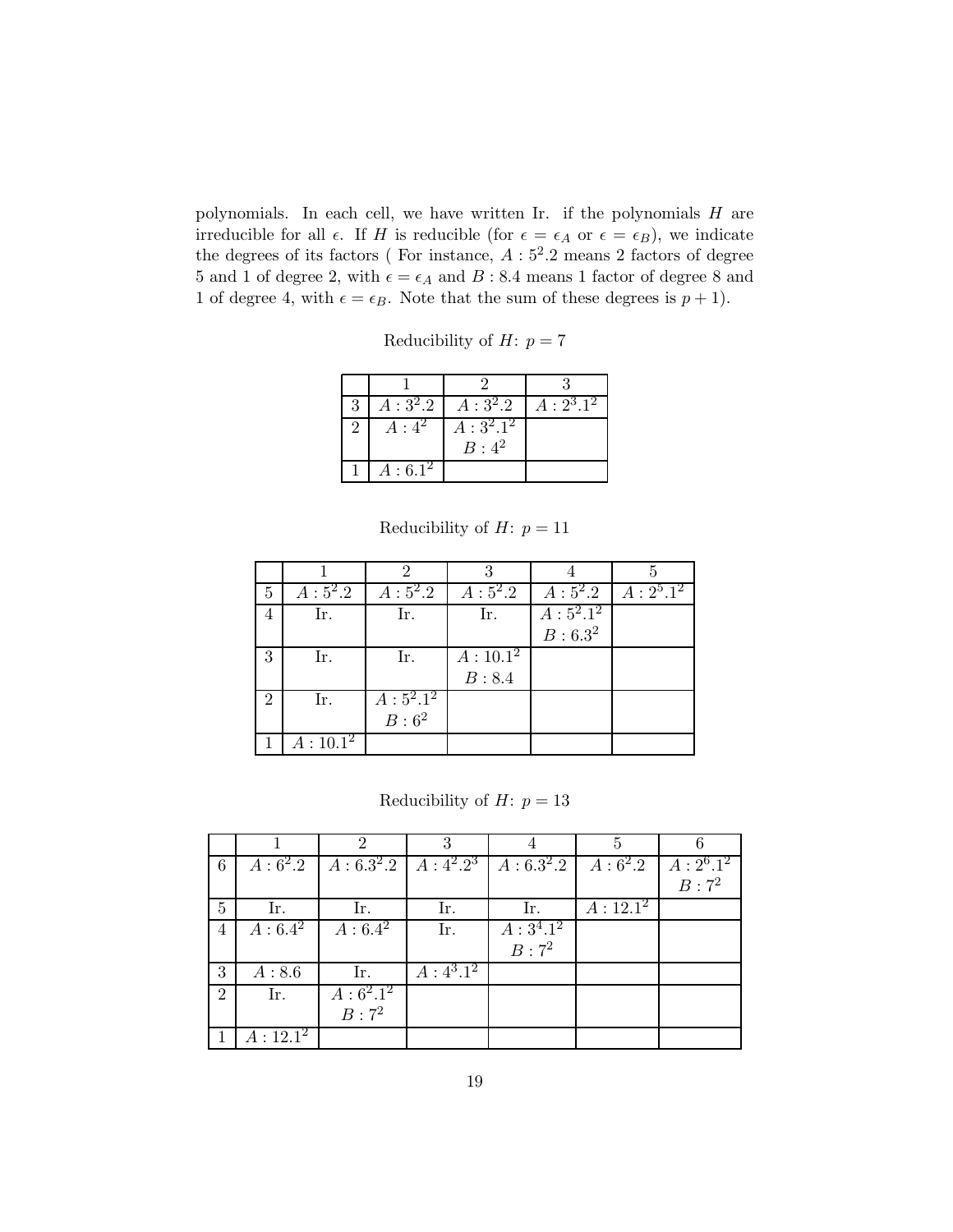Our second conjecture is the following. Note that the irrationality measure for  $\alpha$ , given in both conjectures below, is directly derived applying Corollary 4.2, with  $\ell = 2k - j$ .

**Conjecture 5.3.** Let  $k \geq 1$  and  $m \geq 2$  be integers. Let p be a prime number such that  $p = km + 1$ . Let  $V = [p, k, k, \epsilon_A]$  and  $H(V)$  be defined as above. Then the polynomial  $H(V)$  has a factor P in  $\mathbb{F}_p[T][X]$  such that  $P(\alpha) = 0$ ,  $\deg_X(P) = m$  and  $\nu(\alpha) = m$ . More precisely, we have

$$
P(X) = \sum_{0 \le i \le m} (-1)^{ki} \binom{m}{i} T^{(1 - (-1)^i)/2} X^{m-i}.
$$

Finally, we give a last conjecture allowing us to return to the quartic equation which has been the starting point of this investigation.

**Conjecture 5.4.** Let p be a prime number such that  $p \equiv 1 \mod 3$  and  $k = (p-1)/3$ . Let  $V = [p, k, k/2, \epsilon_A]$  and  $H(V)$  be defined as above. Then the polynomial  $H(V)$  has a factor P in  $\mathbb{F}_p[T][X]$  such that  $P(\alpha) = 0$ ,  $\deg_X(P) = 0$ 4 and  $\nu(\alpha) = 8/3$ . More precisely, with  $j = k/2$ , we have

$$
P(X) = X^{4} - w_{j+1}TX^{3} - (w_{j+1}/w_{j+2})X^{2} - (w_{j+1}/w_{j+2})^{2}/12.
$$

If  $V = [13, 4, 2, -1]$  then we have  $P = X^4 + 6TX^3 + 2X^2 + 4$ . By elementary transformations on P and  $\alpha$  (see [\[5,](#page-20-8) p. 1114-1115]), we return to the quartic equation  $X^4 + X^2 - TX + 1 = 0$ , having a solution in  $\mathbb{F}(13)$ , with predictable continued fraction expansion, introduced by Mills and Robbins in [\[1,](#page-19-0) p. 403].

At last, we want to add that the interested reader can willingly obtain the code for the programs supporting these conjectures, by writing to the author.

Aknowledgements. We would like to warmly thank our friend Nicolas Brisebarre for his steady and generous support during the preparation of this note. Let us also express our gratitude for the skillful advices on computer programming given by Bill Allombert.

# <span id="page-19-0"></span>References

[1] W. Mills and D. P. Robbins, Continued fractions for certain algebraic power series. J. Number Theory 23 (1986), 388–404.